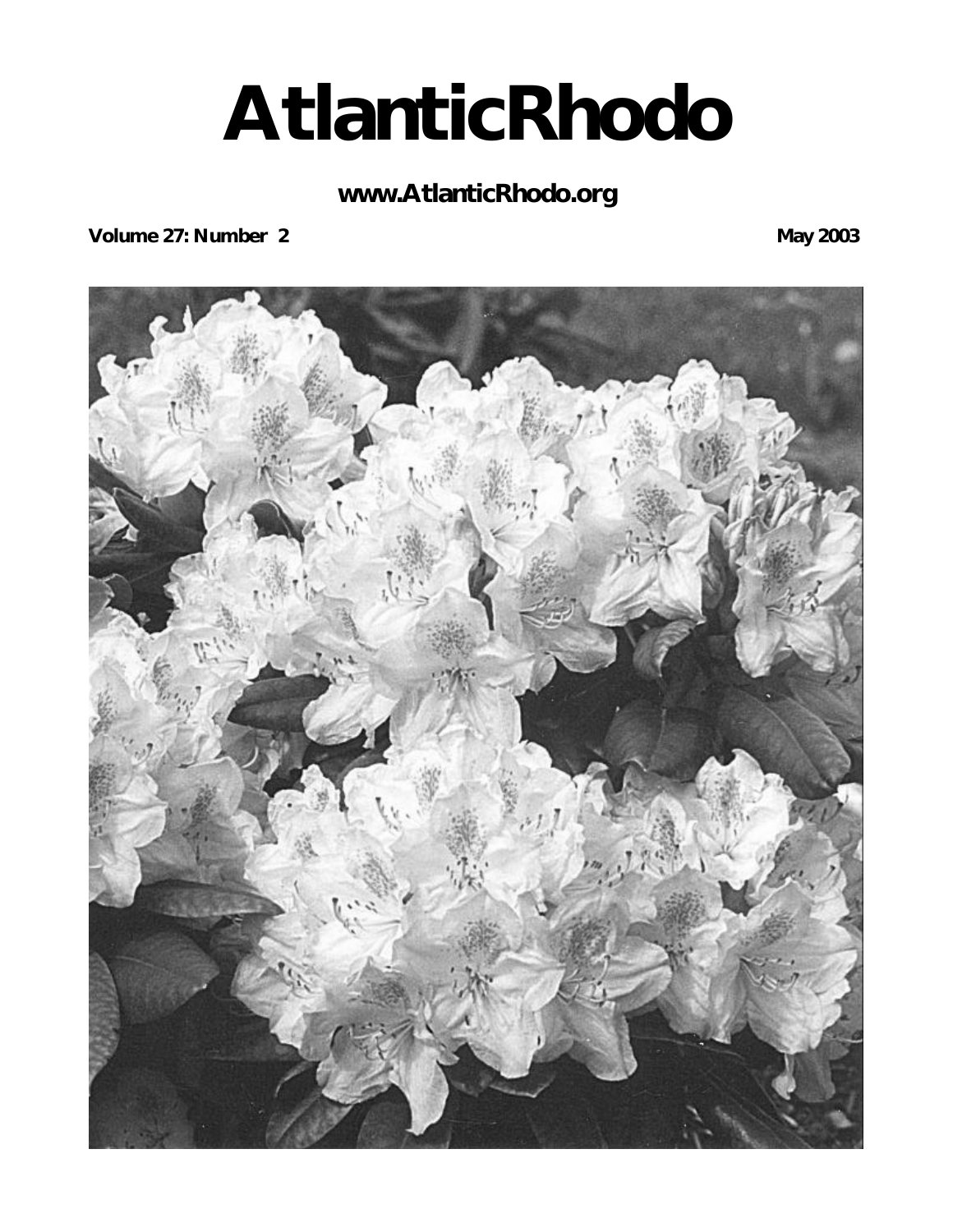# **Rhododendron Society of Canada - Atlantic Region Positions of Responsibility 2002 - 2003**

| <b>President</b>                    | Sheila Stevenson       | 479-3740 | <b>Director</b>                           | Sandy Brown             | 683-2615 |
|-------------------------------------|------------------------|----------|-------------------------------------------|-------------------------|----------|
| <b>Vice-President</b>               | Anitra Laycock         | 852-2502 | <b>Newsletter</b>                         | Mary Helleiner          | 429-0213 |
| R.S.C.                              | Ken Shannik            | 422-2413 | Website                                   | <b>Tom Waters</b>       | 429-3912 |
| (National) Rep.                     |                        |          | Library                                   | <b>Shirley McIntyre</b> | 835-3673 |
| <b>Secretary</b>                    | Penny Gael             | 826-2440 | <b>Seed Exchange</b>                      | Sharon Bryson           | 863-6307 |
| <b>Treasurer</b>                    | Dexter Kaulbach        | 453-0380 | <b>Tissue Culture</b>                     |                         |          |
| <b>Membership</b>                   | <b>Betty MacDonald</b> | 852-2779 | <b>Sale</b>                               | <b>Audrey Fralic</b>    | 683-2711 |
| <b>Past President</b>               | Ken Shannik            | 422-2413 | <b>May - Advance</b><br><b>Plant Sale</b> | Ken Shannik             | 422-2413 |
| Director -                          |                        |          |                                           |                         |          |
| <b>Program</b>                      | Jenny Sandison         | 624-9013 | May - Mini<br><b>Show</b>                 | Jenny Sandison          | 624-9013 |
| Director -<br><b>Communications</b> | <b>Christine Curry</b> | 656-2513 | <b>May-Public</b><br><b>Plant Sale</b>    | Duff & Donna Evers      | 835-2586 |

à à Ã

# **Membership**

ARS/RSC District 12 (National) Membership fees for 2003 were due on December 1 and 'Local' membership fees were due on January 1. If you have not renewed your membership please do so now. If you are not sure if you have renewed, please contact **Betty MacDonald** our **Membership Secretary, (902) 852-2779**. The current dues structures are as follows:

**1. R.S.C. - A.R.S**. Membership (which includes Atlantic membership) \$42.00 Canadian for individual membership. Please make your cheque payable to - "Rhododendron Society of Canada" and send to **National Treasurer, Mr. Robert** Dickhout, R.S.C. District 12 A.R.S., 5200 Timothy Crescent, Niagara Falls, Ontario L2E 5G3. Be sure to specify Atlantic Region.

**2**. **Atlantic Society only** (which includes all privileges, mailings and activities of R.S.C. Atlantic only) \$15.00 for individual or family membership. Please make your cheque payable to "R.S.C. Atlantic Region" and send to **Atlantic Membership Secretary, Betty MacDonald, 534 Prospect Bay Road, Prospect Bay, Nova Scotia, B3T1Z8.** 

When renewing your membership please include your telephone number. This will be used for RSCAR purposes only (coordination of potluck suppers and other events) and will be kept strictly confidential. Thanks!

|              | articles, photos and other material for publication. Send all material to the editor.<br>Published three times a year. February, May and October, | Editor: | Mary Helleiner<br>834 Marlborough Ave.<br>Halifax, NS, B3H3G6<br>(902) 429-0213<br>chellein@is.dal.ca. |
|--------------|---------------------------------------------------------------------------------------------------------------------------------------------------|---------|--------------------------------------------------------------------------------------------------------|
| Cover Photo: | Un-named Craig - Kentville Seedling 96-3 (R. yakushimanum x R. 'Besse Howells'). [Photo Don Craig]                                                |         |                                                                                                        |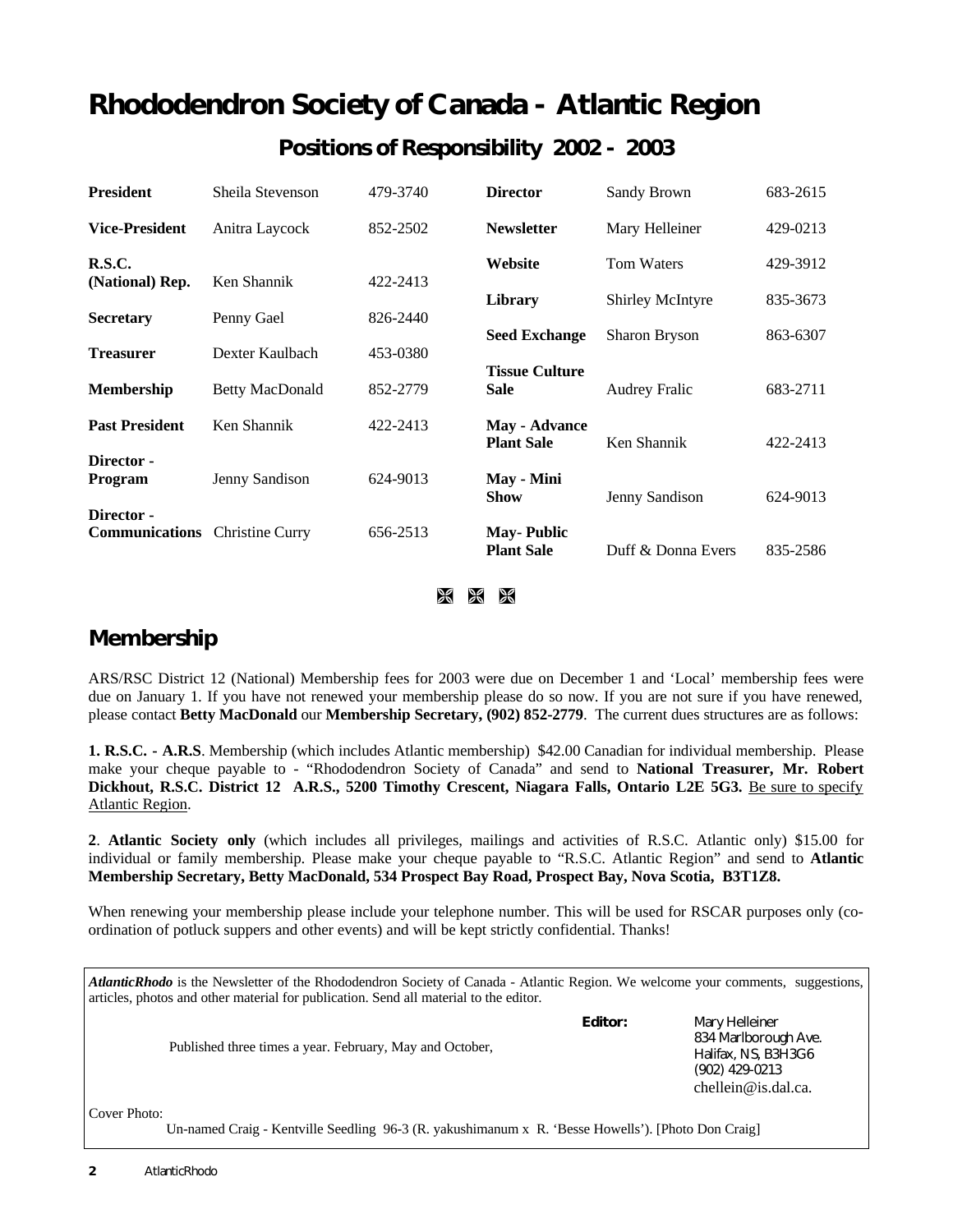

# **Calendar of Events**

All R.S.C.A.R. meetings are held on the first Tuesday of the month, from September to May, at 7:30 p.m. in the Nova Scotia Museum Auditorium, 1747 Summer St., Halifax, unless otherwise noted. Paid Parking is available in the Museum lot. Friends, guests and anyone interested in rhododendrons, azaleas or companion plants are always welcome at R.S.C.A.R. meetings or events.

| 1 April                                    | Meeting: Jamie Ellison, co-owner of Bunchberry Nurseries and a faculty member of<br>Kingstec, will be talking about rhododendrons and other ericaceous plants.                                                                                                                                                                                                        |  |  |  |
|--------------------------------------------|-----------------------------------------------------------------------------------------------------------------------------------------------------------------------------------------------------------------------------------------------------------------------------------------------------------------------------------------------------------------------|--|--|--|
| <b>Saturday</b><br>26 April                | <b>Advance May Sale Pickup</b><br>See Special Notices in this Newsletter<br><b>Meeting:</b> Tree selection, establishment and formative care.<br>Tracey MacKenzie, an instructor at Nova Scotia Agricultural College and a<br>certified arborist, will talk about this neglected side of our gardens.<br>Members' plant sale. See Special Notices in this Newsletter. |  |  |  |
| May 6                                      |                                                                                                                                                                                                                                                                                                                                                                       |  |  |  |
| <b>Saturday</b><br>May 10                  | RSCAR 2003 Workshop, Nova Scotia Agricultural College, Truro                                                                                                                                                                                                                                                                                                          |  |  |  |
| Saturday &<br><b>Sunday</b><br>May 17 & 18 | <b>Annual Rhododendron Show &amp; Plant Sale</b><br>Saturday 10:00 - 4:00<br>Show:<br>Sunday 1:00 - 4:00<br>Sunday 1:30 - 3:00<br>Sale:<br>See Special Notices in this Newsletter                                                                                                                                                                                     |  |  |  |
| <b>Saturday</b><br>June 14                 | <b>Garden Tours and Annual Potluck</b><br>Halls Road, Boulderwood.<br>See Special Notices in this Newsletter                                                                                                                                                                                                                                                          |  |  |  |
| <b>Saturday</b><br>June 21                 | <b>Garden Tours, Mahone Bay and Bridgewater</b><br>See map under Special Notices.                                                                                                                                                                                                                                                                                     |  |  |  |

**Please Note:** Some members, who have environmental sensitivities, are asking their fellow members please to use no perfumes, scented soaps, etc., on the days or evenings of RSCAR events, in order to minimize the risk of allergic reactions.



A very warm welcome to our new and returning R.S.C. Atlantic Region members who have joined since the February 2003 Newsletter:

> **Karla Cherry Ellershouse NS Ann & Jim Drysdale Herring Cove NS Sandra Dumaresq Chester NS** Paul Frauzel & Susanne Giffin **Head of St. Margarets NS** *<u>Iune MacDougall</u>* **Ellershouse NS Phillip MacDougall Surrey BC G. R. MacLean Halifax NS Lynn Morrison Oakfield NS Brian & Shelley Parker Fredericton NB** Paul Shot Liverpool NS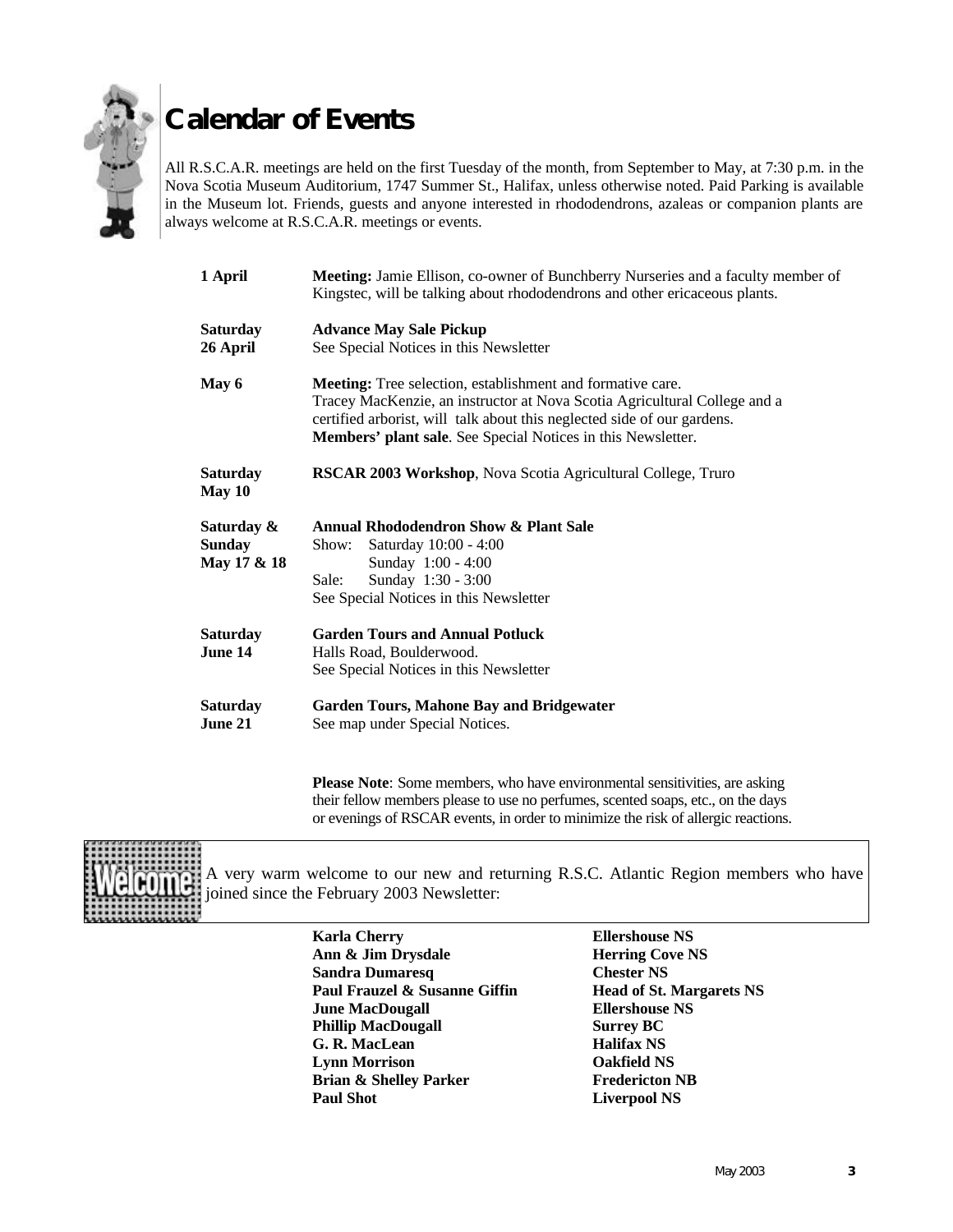# **2003 Advance May Sale Pickup**

Plants preordered from the 2003 Advance May Sale list are to be picked up at 5 Sime Court, Halifax, on **Saturday, April 26, between 10:00 a.m. and 2:00 p.m.** Plants not picked up on this day will be sold at the public sale.

Sime Court is in the Kingswood subdivision off the Hammonds Plains Road. Take Kingswood Drive (between Kearney Lake Road and Farmer Clem's) to Brenda Drive (the first street on the right) and follow it to the first left which is Sime Court. For more information contact Ken Shannik at (902) 422-2413 or InsigneGdn@aol.com or Duff or Donna Evers at (902) 835-2586 or devers1@attcanada.ca

# **Members' Plant Sale**

### **During Regular Monthly Meeting Tuesday, 6 May 2003**

Members are encouraged to bring plant material to sell at the regular monthly meeting in May. Plants should be rare, unusual or hard to find varieties of perennials, annuals, shrubs, etc., that are not readily available commercially. Rhododendrons, either species or hybrids (seed grown or rooted cuttings) are especially encouraged. Members are required to price and sell their plants themselves. This is a great way to find homes for those surplus plants while recouping some of your expenses for pots and soil. Please participate, especially as a vendor!

Vendors are encouraged, but not required, to provide information about their plants. You may have great plants, but if the members don't know them and they don't look particularly spectacular at sale time, they are apt not to sell.

Anyone who has interesting material that they plan to sell should let Stephen Archibald know in advance (479- 3740), so that enough space and tables are provided.

# **2003 May Plant Sale**

### **Nova Scotia Museum of Natural History, Auditorium, Lower Level 1747 Summer Street, Halifax Sunday 18 May 1:00 p.m. to 3:30 p.m.**

This sale is one of our major fund raisers and it relies heavily on donations from our members. In addition to the nursery stock we bring in, we hope to have a good selection of trees and shrub seedlings, rooted cuttings, perennials, annuals etc., donated by you. Please keep the sale in mind this spring when you are sowing seed, transplanting and dividing. Your donations are greatly appreciated. Members are requested to drop off donations between 11:00 a.m. and 12:00 noon.

Many varieties of rhododendrons that were not available for preordering in the advance sale will be offered. They include 'Bluenose', 'Karin Seleger', 'Patty Bee', 'Weston's Pink Diamond', *yakushimanum* 'Mist Maiden' and 'Ken Janek', *kiusianum* pink, Azalea 'Al's Picotee' and Azalea 'Weston's Innocence'.

Donors and sale volunteers will be able to select two plants prior to the sale opening. This will not include nursery grown stock. Plants must be selected, paid for and taken to your vehicle an hour prior to the sale opening. This rule will be strictly enforced! No exceptions!

Plan to attend and bring your friends. This event is always popular and the lineup to get in is usually long. For the best selection we recommend that you plan to arrive earlier than the 1:00 p.m. opening time. While you are waiting a handout with descriptions of nursery stock will be available.

For more information contact **Duff or Donna Evers (902) 835-2586 or devers1@attcanada.ca**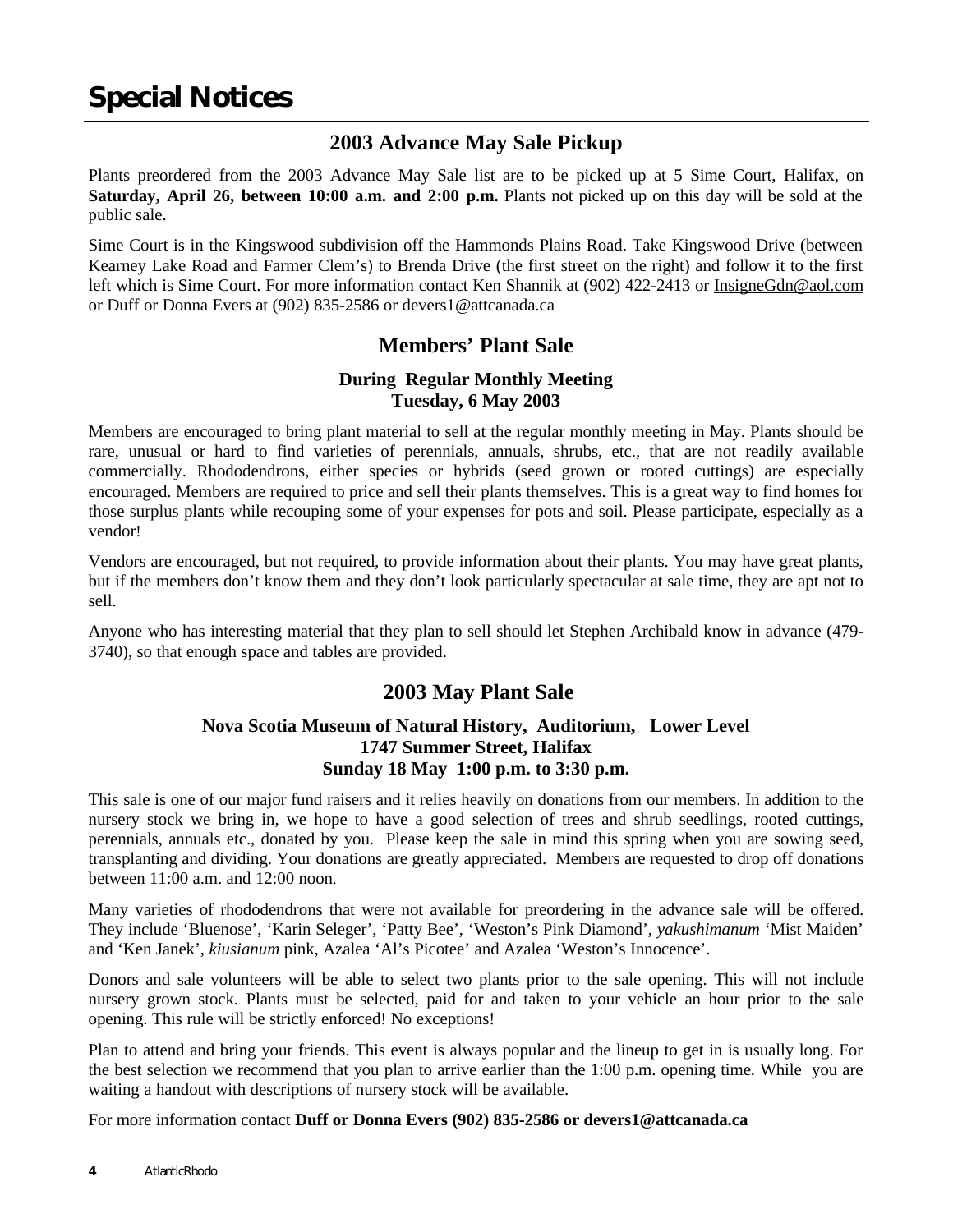# **2003 Spring Show**

### **Nova Scotia Museum of Natural History 1747 Summer Street, Halifax**

## **Saturday May 17 10:00 a.m. to 4:00 p.m. Sunday May 18 1:00 p.m. to 4:00 p.m.**

The May Show is a non-competitive exhibition of rhododendrons and other early spring blooming plants. It is held annually in conjunction with our May Sale. Thanks to the generosity of our members who bring in plant material, and especially the Show Chair, Jenny Sandison, the display is always spectacular. This Show is an important opportunity to educate the general public and always draws many inquisitive visitors.

Volunteers are needed to help supervise the display. You need not be an expert. If you have not already volunteered and can assist either with your time or by lending plant material, please contact Jenny Sandison at (902) 624-9013.

# **Annual Potluck Supper**

### **Saturday June 14 6:00 p.m.**

### **At the residence of John Brett, 7 Hall's Road, Boulderwood**

John has recently moved many rhodos from his former garden on Maynard Street in Halifax and his dad's property on Morris Island, Yarmouth county, to 7 Hall's Road. His new garden adds to the Hall's Road legacy.

PLEASE let John know that you're planning to come, (902) 475-3775 to ensure enough plates, wine, etc. this is a true potluck — bring whatever you wish. Keep in mind that it's a buffet, so easy to manage items that don't require heating or a knife work best. However John does have an oven and a microwave.

# **Plant and Garden Tours 2003**

# **Saturday June 14**

### **2:00 to 4:00 p.m. Garden of Wendy and John Cornwall, 479 Purcells Cove Road**.

Those who visited this great garden last year will remember the wonderful woodland plantings of rhodos and other shrubs, as well as interesting herbaceous plants. It is only a few minutes down the Purcells Cove Road from Boulderwood.

### **4:00 to 6:00 p.m. Open gardens on Hall's Road, Boulderwood**.

Hall's Road is off the Purcells Cove Road, about five minutes from the Armdale Rotary. Hosts: John Brett, the Basketts, Jane Shaw Law, Charlie Fowler, Robbie Robinson. If you do not know these gardens, check in at John Brett's, 7 Hall's Road, first. In the early days of the Rhododendron Society, members gathered annually at Hall's Road for a potluck at Barbara Hall's. She was a neighbour of Captain Steele's and the Robinsons. Captain Steele had begun his strategic practice of sharing rhodos with his neighbours. Today the Hall's Road gardens have become a legacy. We appreciate this opportunity to return to Hall's road to amble through this wonderful collection of mature rhodos and magnolias. Don't miss it.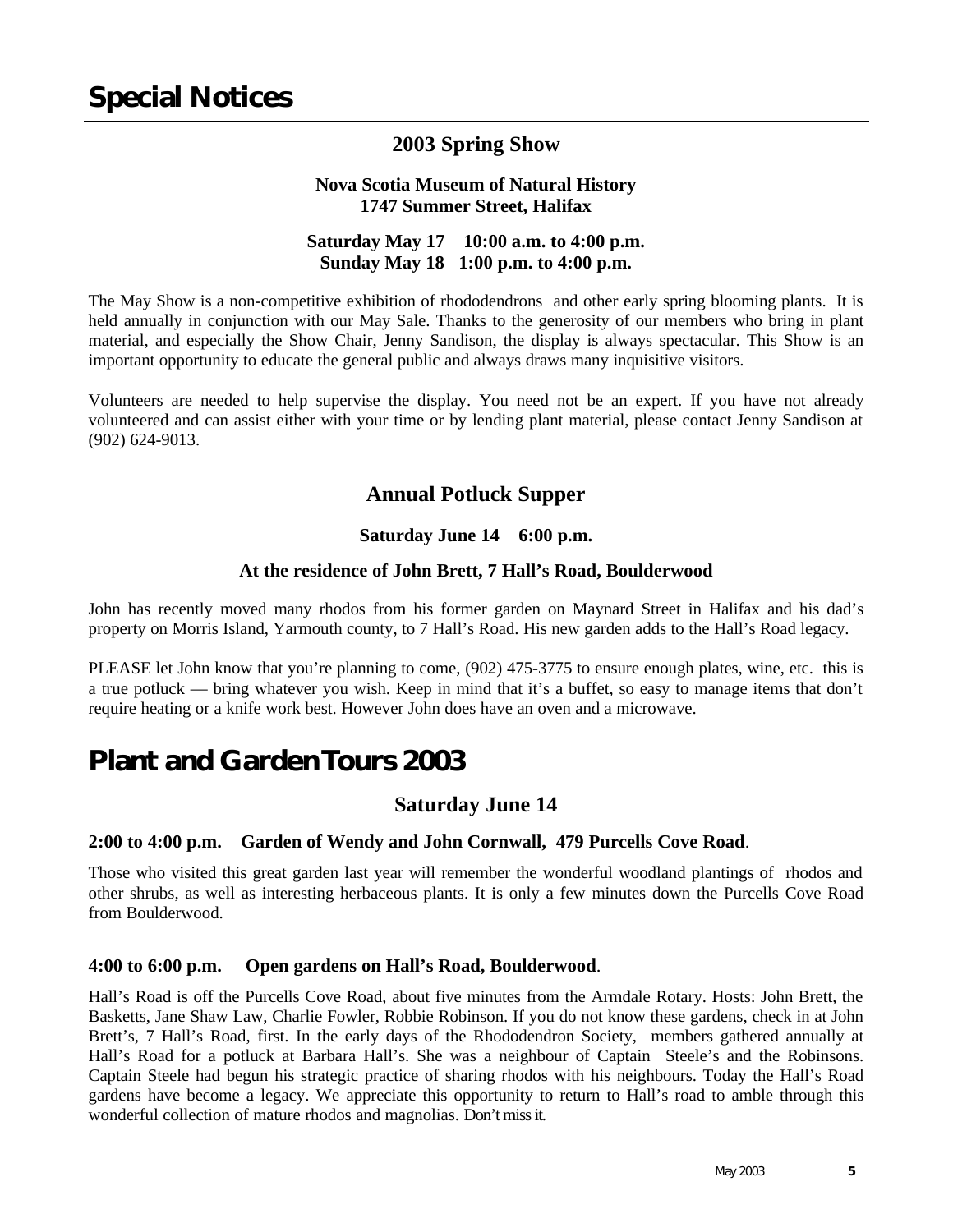# **Plant and Garden Tours 2003**

# **Saturday June 21**

# **1:00 to 5:00 p.m. Mahone Bay and Bridgewater Visits**

### **Jenny Sandison, 1510 Oakland Road, Mahone Bay. 902-624-9013**

Half a mile down Oakland Road, on the north side of the harbour. See the article on this garden in this issue.

### **The Union House, 133 Edgewater Street, Mahone Bay**

Cathy Gregoire's garden contains a large water garden, a great collection of grasses and all kinds of perennials, grouped around the old meeting house circa 1832. Just to the east side of the three churches.

### **Carnegy Hall, 964 Main Street, Mahone Bay**

Jane Carnegy's garden is situated on the waterside along the coast road to Lunenburg. The garden has utilized the difficulties of a slope to great advantage. A rock garden and many different perennials all lead up to a charming pergola from where one appreciates the stunning views.

### **Dr. Fazal Rahman, 87 Aberdeen Road, Bridgewater 902-543-4006**

Take the old road, route 325, from Mahone Bay to Bridgewater. You will be on Aberdeen Road as you enter town. Dr. Rahman describes his garden as an eclectic collection of plants, rather than a showplace garden. Of particular interest are a pendulous Camperdown elm, a 20 foot *Acer palmatum*, some *Cornus kousas*, magnolias, pieris, rock garden plants and daylilies. Rhododendrons include 'Janet Blair', 'PJM', 'Olga' and 'Scintillation'.

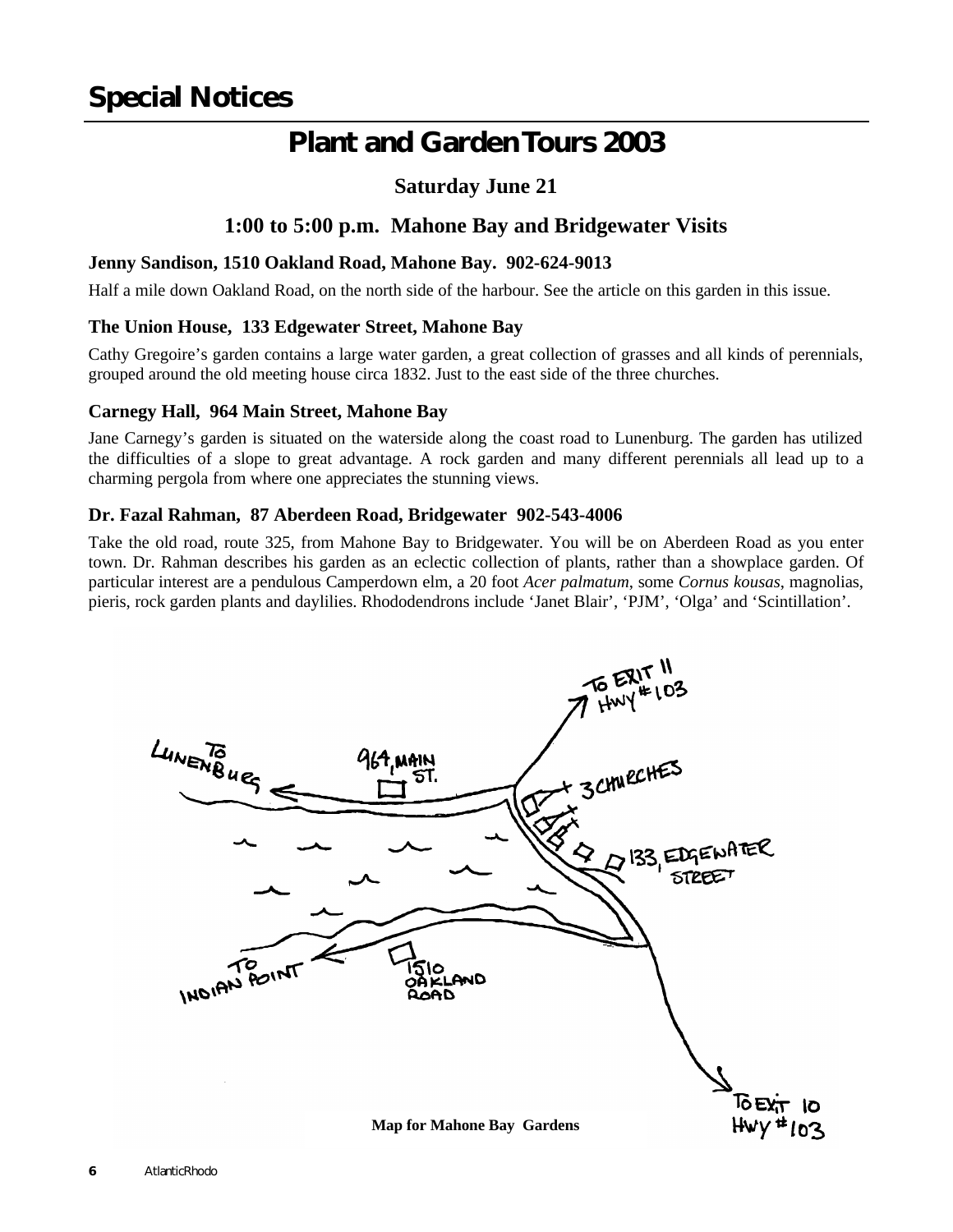# **To All Members**

# **From Your Executive**:

### **Proposed Bylaws - PLEASE give us your feedback**

The executive is working on getting legal status for our organization. That means becoming incorporated as a society. We will be bringing a memorandum of association and bylaws for your approval at the next Annual Meeting of the society, Sept. 2, 2003.

We will talk about this at the May 6 monthly meeting. Please look at the rest of this material sometime before then. We want to know if you have suggestions or concerns about anything you see or don't see.

This is the (not complete) work-in-progress submission to the Registrar of Joint Stock Companies, based on the template provided by the Registrar's office.

Please tell us if you have suggestions. For example, you may have an idea about the way we should keep our records and documents.

Send any and all comments to **Penny Gael**, Secretary, in writing, to

 **e mail**: iclayton@axses.net  **hard copy post:** Penny Gael, Boutiliers Point. B0J 1GO. Canada  **fax**: 902-826-7274  **or:** bring them in writing to the May 6 meeting.

Thanks, from your executive, Sheila Stevenson, Ken Shannik, Anitra Laycock, Penny Gael, Jenny Sandison, Christine Curry, Sandy Brown, Betty MacDonald, Dexter Kaulback.

**DRAFT** Submission to the Registrar of Joint Stock Companies for the Registration of the Atlantic Rhododendron Horticultural Society

**1.** The name of the society is the Atlantic Rhododendron Horticultural Society.

#### **Schedule B**

- **2.** The object of the Atlantic Rhododendron Horticultural Society is to support and promote the development and exchange of horticultural expertise and material relating to the practice of creating and maintaining year-round garden landscapes featuring Rhododendrons.
- **3.** The activities of the society are to be carried on in Nova Scotia and in other areas of Atlantic Canada.
- **4.** The registered office of the society is *How/where should we do this*?
	- *the Museum of Natural History since we have a locker there, and meet there.*
	- *the Secretary's address?*
	- *other, but what*?

Names, Addresses, and Occupations of Subscribers

- 1. Sheila Stevenson or other proponent
- 2. 3.

**1.** Terms of admission of members and their rights and obligations

Membership, with all the benefits of the Society, is open to those who have paid the requisite fee.

**2**. Condition under which membership ceases

Membership ceases when fee no longer paid or upon death of a member.

**3.** Mode and time of calling general and special meetings

The ordinary or annual general meeting of the ARHS shall be held within 3 months of the end of each fiscal year of ARHS.

An extraordinary general meeting may be called by the chairperson or by the board members at any time, and shall be called if requested in writing by at least 25 % of the membership.

Notice of the meeting, specifying place, time, and date, as well as nature of business in the case of an extraordinary meeting, will be given at least 15 days before the meeting, by e-mail and/or through the post.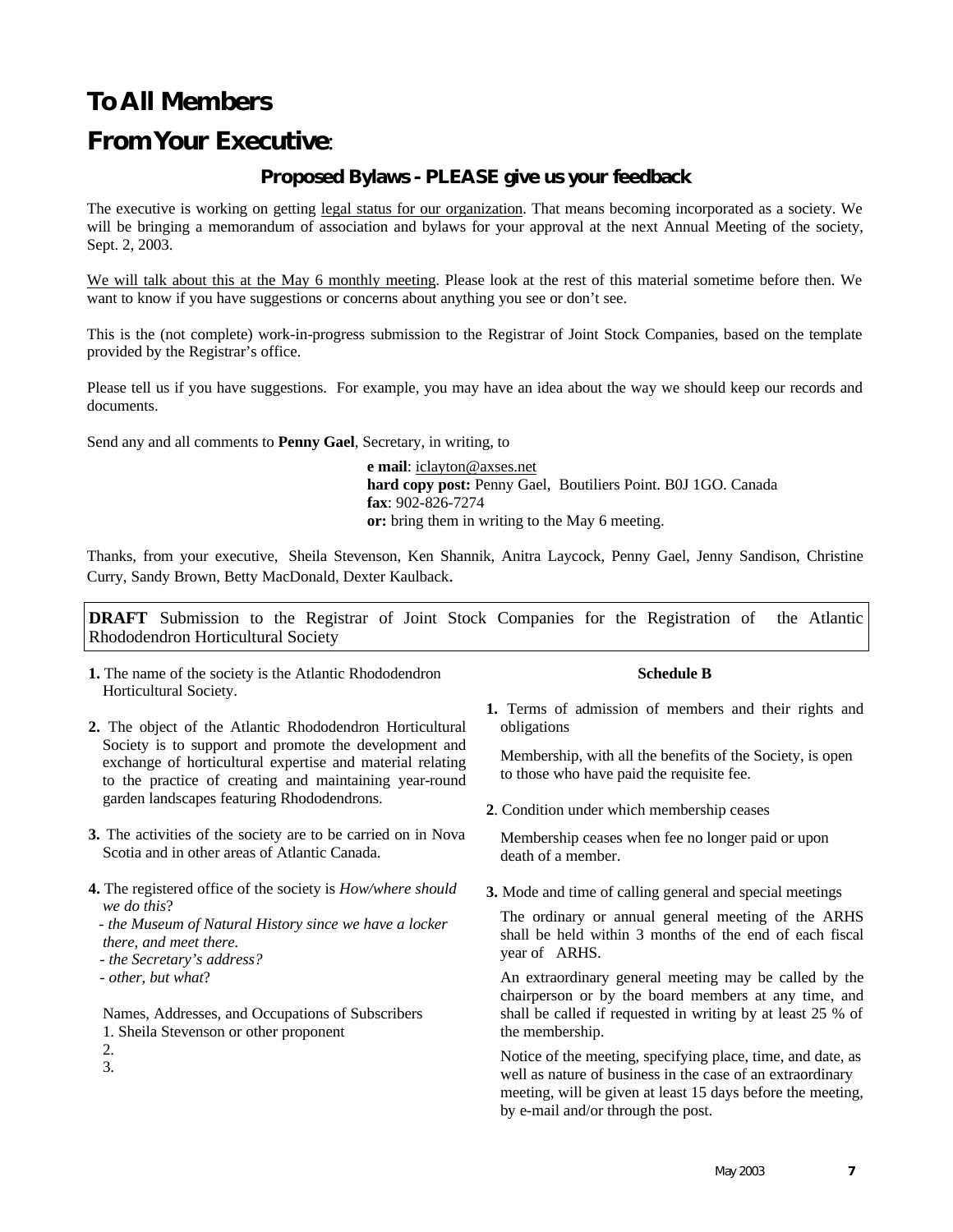Number constituting a quorum

A minimum of 25 current members, i.e. not lapsed

Rights of voting

One vote per each paid membership.

**4.** Appointment and removal of directors and other officers

*Do you expect only legal and ethical behaviour from the board as a group and each director individually*?

**5.** Duties, Powers and remuneration of Directors and **Officers** 

*The executive is recommending that -*

The governing body of the society or the board shall be the officers. The board will consist of not less than 5 nor more than 12 members

The Officers of the society will consist of:

The president, who shall have the general supervision of the activities of the ARHS, shall chair meetings, and perform other duties as may be assigned by the Board.

The vice-president, who shall perform the duties of the president as required and perform other duties as assigned by the Board.

The secretary, who shall keep the minutes of board meetings and perform other duties as assigned by the Board.

The treasurer, who shall be responsible for maintaining the financial records of the ARHS.

A report shall be presented at each board meeting and a statement shall be presented at the annual meeting each year. All ARHS funds shall be deposited in a chartered bank or trust company approved by the board.

The past president, who shall support the president and chair the Nominating Committee.

Managing Director, Education, who shall be responsible for the society's education program

Managing Director, Communication, who shall be responsible for the society's Communication program

Managing Director, Plant material/horticulture, who shall be responsible for the society's program in the area of Plant materials and horticulture

Managing Director, Social, who shall be responsible for the society's social events/needs.

Director-at-Large, who shall perform duties as assigned by the Board.

The term of office for all Directors/Officers shall be 2 years. They may re-offer for only one additional term in a position, but may offer for a different position at the end of any term.

The Board shall have the power to establish travel assistance and subsistence policies.

**6**. Exercise of borrowing powers

*What are you comfortable with? Dexter and Chris also to look at this*

**7.** Audit of accounts

*Most of us felt that we didn't need an annual audit but that some internal scrutiny is a good idea. Does item 10 deal with this? Dexter and Chris to look at this*

**8.** Custody and use of the seal of the society

**9.** Manner of making, altering and rescinding by-laws.

*Can the board make, alter, and rescind bylaws without the approval of the membership?*

**10**. Preparation and custody of minutes of the society and of the directors and other books and records of the society

*Where should these be kept? What about the other records of the society? Do you feel that they have archival value and are worth keeping? Any ideas how this could work in a volunteer society?* 

**11**. Time and place at which the books and records of the society may be inspected by members

*What degree of responsibility are you prepared, as a member, to take in making sure that our financial affairs are OK? Is this anything you care about? If yes, tell us what you would want to do or be able to do make sure our financial affairs are OK*

**12**. Execution of contracts, deeds, bills of exchange and other instruments and documents on behalf of the society.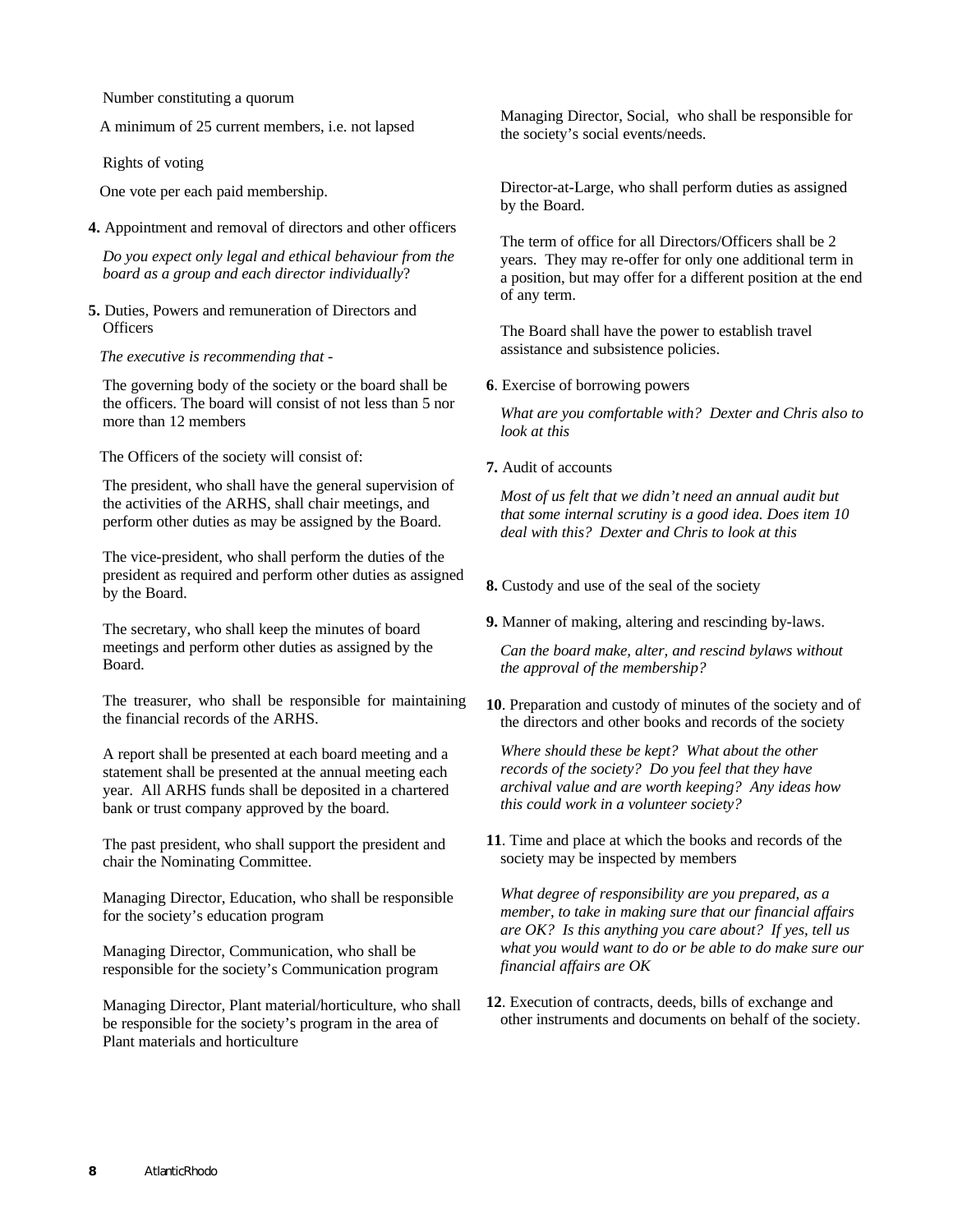# **Fifty Years of Testing and Breeding Rhododendrons in Nova Scotia**

**By Donald L. Craig**

*A permanent printed record of the history of the Kentville Research Station's rhododendron breeding programme does not exist. As I am the only one that has the information I hope that this article will document its beginning in 1952 and step by step development up to my retirement in 1983. Over time our project revealed much new information about the diversity of the genus Rhododendron - its forms, habits, adaptability and great spectrum of colour. The endorsement of our work by the public and media was a source of inspiration. I hope that this report will be useful to the home gardener and anyone contemplating a similar programme, be it large or small. John Weagle's very generous contribution to the organization and presentation of this article is acknowledged with sincere thanks. Don L. Craig*

#### **Part I**

Nova Scotia is a 544 km. long, 80 km. wide peninsula between the  $43<sup>rd</sup>$  and  $47<sup>th</sup>$  degree north latitudes. It is surrounded by the Atlantic Ocean and barely joined to New Brunswick and the rest of North America by a narrow isthmus. Kentville is located in the agriculturally rich Annapolis Valley, which is approximately 100 km. long and 16 km. wide. The south and north mountains running west to east protect the Valley, creating a pocket where tree fruits, berry crops and ornamentals thrive. The Bay of Fundy,16 km. to the north, modifies the climate. Halifax, the provincial capital, is 107 km. east of Kentville on the Atlantic coast and has quite a different climate.

The Valley is in Plant Hardiness Zone 5b; the extreme western end of Nova Scotia and much of the coast Zone 6a, southern coastal area 6b (with a few parts perhaps even 7a or better); and the interior 5a. Weather data for Kentville for a 10-year period shows a minimum low of  $-23^{\circ}C$  (-9 $^{\circ}F$ ), which occurred once in December, -24°C (-11°F) once in January,  $-27^{\circ}$ C ( $-17^{\circ}$ F) once in February and  $-20^{\circ}$ C ( $-4^{\circ}$ F) once in March. Winter temperatures can fluctuate from a low of  $-18^{\circ}$ C (0 $^{\circ}$ F) to above freezing in a 24-hour period. The climate is strictly maritime with snow, rain, wind, frost and moderate temperatures which can shift rapidly in winter. The Valley is considerably hotter and drier than coastal areas but can boast good deep soil.

#### **The Beginning**

In the beginning there were no plans to do anything more than make the vista more presentable when approaching the Kentville Research Station building complex. The approach to this view was over a pond and its large weeping willow. The banking behind the pond faces north forming a semiamphitheatre some 30 meters high and 120 meters long. The banking was a mess of brambles and weed trees which when removed brought order out of chaos. The only gem was an old but small planting of "ironclad" rhododendrons (probably planted around 1920). They had grown well so the obvious thing was to plant more. Thus the search for plant material and knowledge had begun. We were starting from scratch.

The first attempt to secure plants occurred in November 1952 when I took 200 cuttings from the Station's "ironclads" and to my surprise most of them rooted. In due time a listing of rhododendron species seed available from the Sweden's Gothenburg Botanical Garden came to my attention. At this point it dawned on me that this could serve as a starting point for a collection of species and cultivars. In April 1953 we received seed of species from B. Lindquist at Gothenburg who had just returned from Northern Japan, this thanks to our connection Dr. I. Granhall at the Balsgård Fruit Institute in Fjälkestad, Sweden. Presumably a few were collected in Northern Japan: *concinnum, fargesii, fauriei, fauriei* var*. rufescens, ferrugineum, flavum, hippophaeoides, hirsutum, insigne*, *intermedium, longesquamatum, luteum, ponticum, schlippenbachii, searsiae, smirnowii, tschonoskii, vaseyi* and *viscosum* (as well as a *catawbiense* hybrid, *Gladiolus primulinus*, *G. palustris* and *Chrysanthemum cinearifolium*). And so we proceeded to produce plants. In terms of winter survival and plant quality *fauriei* and *schlippenbachii* were by far the best performers. Summer heat was a limiting factor for some while winter cold probably got the others. From then on we made many contacts for plants and information. The search extended to four nurseries on the U.S. west coast including Greer Gardens in Eugene, Oregon; Van Veen's and Bovee's Nurseries in Portland, Oregon. On the east coast we procured plants from Shamarello & Sons, Euclid, Ohio; Warren Baldsieffen in New Jersey; Tingle Nursery, Maryland and David Leach in Pennsylvania. In England the Knaphill Nursery, Surrey and the Goldsworth Nursery in Woking supplied material. In Sweden the Gothenburg Botanical Garden and in Canada Woodland Nursery, Mississauga, Ontario and later Bayport Plant Farm in Bayport, Nova Scotia topped off the collection. The core of the Research Station's plantings came from these sources and, with the exception of most of the species from Sweden, the survival rate and plant performance of most plants from these sources was very satisfactory. By 1955, 42 beds had been prepared and planted; by 1957, 545 rhododendrons and azaleas were in permanent positions and by 1975, 50 beds contained 1000 rhododendrons and azaleas.

**Securing Plants**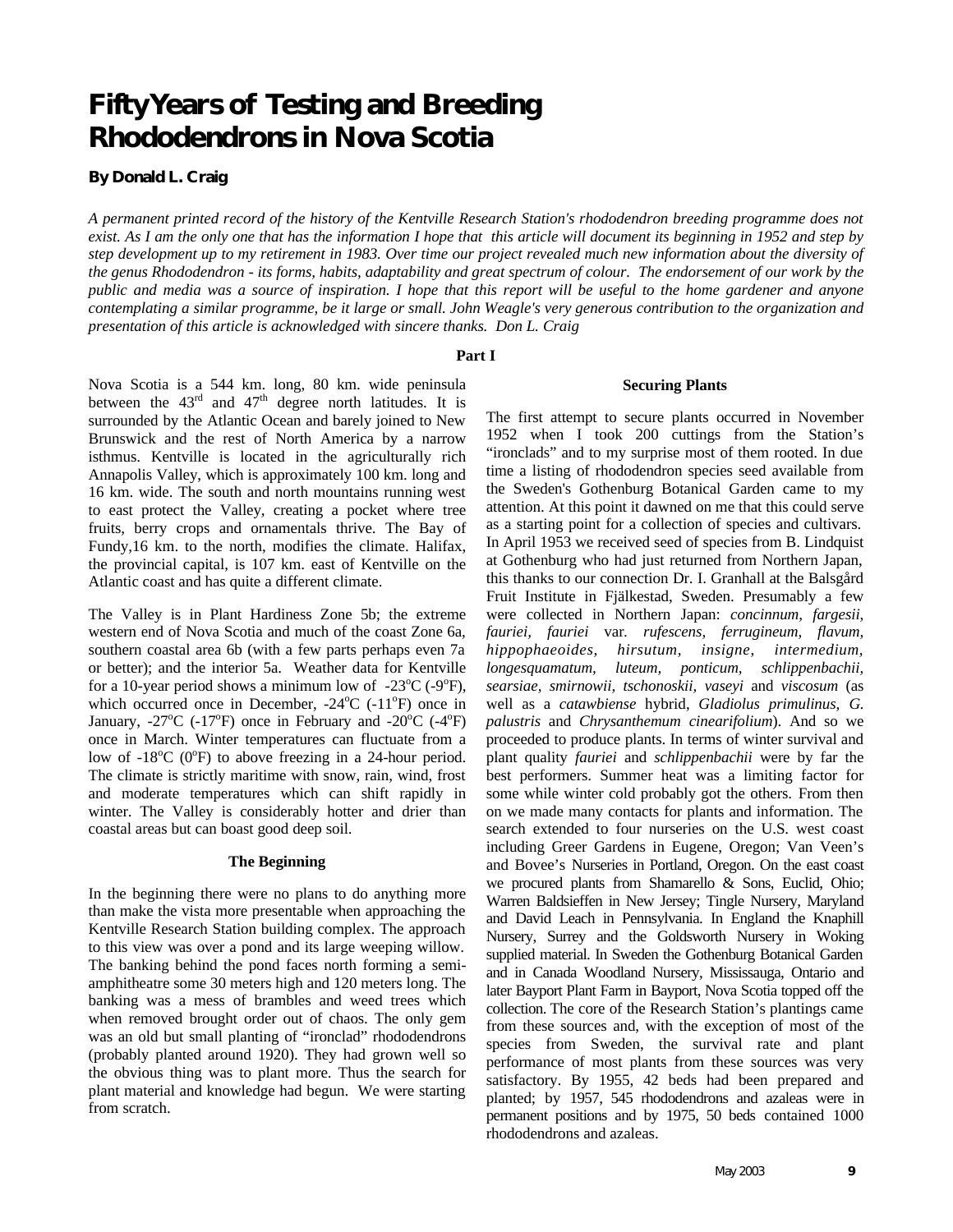#### **My Position**

My position at the Research Station was that of a research scientist heading up the "Crop Section", which included ornamentals. My specific task was to develop a research programme for berry crops. Two years of graduate studies at the University of New Hampshire provided an opportunity to specialize in plant breeding. I am still involved in plant breeding as a hobby.

#### **Why a Programme**

Once involved with the initial Kentville rhododendron plantings, I had an opportunity over time to visit many of the world famous rhododendron gardens. My journeys took me from Seleger's Moor in Adliswil, Switzerland to the Dunedin Botanical Garden in New Zealand. Points in between included Kew, Exbury, Great Windsor Park, Savill, Wisley and Stourhead all in England. A transfer to the Scottish Horticultural Research Institute in Dundee in 1963 for a year's doctorate work enabled me to roam at will from the Cox garden at Glencarse to Inverewe in the north west with Brodick Castle, Crathes and Sherriffs in between. Of course the Edinburgh Botanical Garden was revisited several times. The Bodnant Garden in Wales was wonderful. In the US my visits included numerous East Coast, West Coast and Virginia gardens. In Canada, Vineland, Ontario and British Columbia beckoned me several times.

I pursued the Kentville programme because I wanted others to see and learn about these wonderful plants that I was privileged to see in so many of the world's best gardens. Each garden visited was an invitation for me to come back to Kentville and attempt to improve the plantings. Sufficient money and labour were in the end critical factors that could not be overcome.

#### **George Swain**

The rhododendron programme initiated in 1952 was nicely underway when the late George Swain joined the Station's staff in 1957. It was his gift of plant knowledge and landscaping that was mainly responsible for the numerous plantings, which became the Station's showpieces. The collaborative breeding of Swain and Craig produced 14 cultivars.

Swain resigned in 1967, the year of the Station's first Rhododendron Sunday. The rhododendron project reverted to my care and the tradition of having a Rhododendron Sunday has continued.

A conservative estimate of the number of people that viewed the plantings from 1967 to 1983 was in excess of 100,000.

The success of the Station in determining the adaptability and suitability of many rhododendron cultivars and species was a factor in the decision made in 1972 to form the Rhododendron Society of Canada. By 1977 the Atlantic Chapter was formed by founding members Barbara Hall, Aileen Meagher, Walter Ostrom, Dick Steele, George Swain, John Weagle and myself and now numbers well over 200 members. Rhododendron Sunday created a surge in rhododendron plantings about the province. If success can be measured in awards, there can be no doubt about the achievements of the Station which prior to my retirement in 1983 accumulated 16 major and 200 first, second and third class ribbons at national and regional flower shows. The popularity of rhododendrons in the province still climbs to this day and the wide range of cultivars available in the province is astounding.

#### **Dick Steele**

For many years Dick Steele, acknowledged as Canada's foremost rhododendron and azalea authority, has very generously given of his talents and knowledge of rhododendrons through the regional and national societies and through public speaking, radio, TV and the media. His firm belief in so doing is that the world can be a more beautiful world for humanity if more people can be encouraged to become involved in the culture of ornamental plants. To this end, the Kentville Research Station, my own garden and those of many others have been the beneficiary of his philosophy and generosity.

During the 1953 to 1983 period the Kentville plantings progressed from a small to a large collection of display beds containing some 1000 rhododendrons and azaleas. In addition to assisting in this part of the programme he encouraged and assisted the breeding programme with planting material, pollen, knowledge and advice.

Capt. Steele's contributions helped in making the Kentville plantings a major attraction for the public. The display of many cultivars and species became the largest in Eastern Canada affording the public an opportunity to see at first hand the diversity of plant form, flower and foliage quality and colour.



Rhododendron Sunday at the Kentville Research Station June 1974. [Photo S. Levy]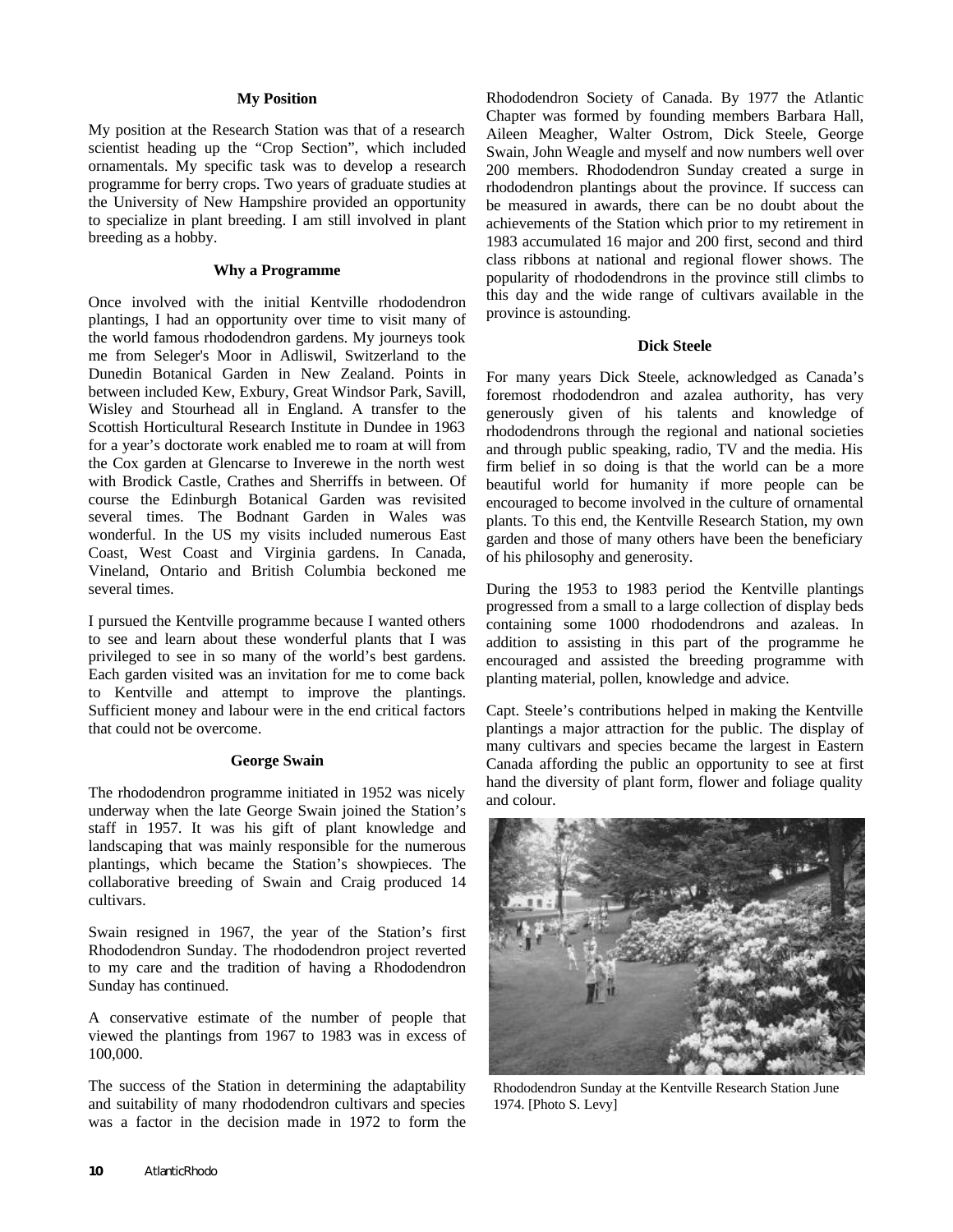

Dick Steele, Don Craig, Robert Seleger, discussing rhododendron breeding Kentville Research Station

#### **Radcliffe Pike**

Another notable contributor to the Kentville programme was the late Radcliffe Pike of Lubec, Maine whom I met in 1951 at the University of New Hampshire graduate school. His knowledge of plants was amazing and his enthusiasm knew no bounds. I am certain that much of my enthusiasm for rhododendrons came via Rad.

I recall memorable trips with Rad to the Arboretum at Jamaica Plains, Massachusetts and to the Reefe Point Garden in Bar Harbor. It was at Reefe Point that I was to view the hardiest and best *R*. *fortunei* specimen that he knew. Rad crossed this *fortunei* with a superior selection of *R*. *smirnowii*. Pike's records of the New Hampshire rhododendron and azalea breeding programme state that this *smirnowii* came via "Reefe Point Gardens, Bar Harbour, Maine. Second generation in Maine came from plants from Edinburgh Botanic Gardens, Edinburgh Scotland. The *fortunei* from seed from Edinburgh Botanic Gardens." At a later date Rad sent a number of the seedlings of his *fortune*i x *smirnowi*i cross to Kentville where they developed into very large and beautiful showpieces.

#### **Leslie Hancock**

The late Leslie Hancock of Mississauga, Ontario, the very well known nurseryman and plant breeder, was also a wonderful supporter of the Kentville programme. Like Pike, he was a book of plant knowledge and acknowledged as one of Canada's foremost rhododendron authorities. Through his tireless efforts, the Rhododendron Society of Canada came into being in 1972. It was indeed an honour to have been asked to serve as a founding director of the Canadian Society and to serve as President (1984-85).

Leslie sent many plants to Kentville including seedlings from *R. fortunei* crossed with *R*. *smirnowii*. They were planted with the Pike plants where they have performed wonderfully well.

#### **Cultivar Testing and Breeding**

I firmly believe that cultivar evaluation is absolutely necessary as an adjunct to breeding for improvement. In the Research Station strawberry breeding programme (1952-83) many cultivars were evaluated. We made many crosses utilizing cultivars from Germany, England, New York state, California, and Canada for their desirable genetic traits, as well as the wide genetic base they provided. Thousands of seedlings were fruited from which eight outstanding selections were chosen for naming and release. Their acceptance has been phenomenal.

Using the same approach for rhododendrons we had by 1975 evaluated 81 species and 170 rhododendron and azalea cultivars. "Evaluation" means a yearly rating of winter hardiness, bloom date, colour, plant and flower quality. We used the hardiness rating system developed by the American Rhododendron Society where  $H_1$  is hardy to -32°C (-26°F), H<sub>2</sub> to -26<sup>o</sup>C (-15<sup>o</sup>F), H<sub>3</sub> to -21<sup>o</sup>C (-6<sup>o</sup>F).

By 1983, 234 parental combinations had been made, 15,500 seedlings produced and flowered, 94 selections made and 14 of the 94 named and registered.

The breeding philosophy was the same as that used for the strawberry; mainly that a relatively small number (approx. 100) of seedlings will reveal the value of a specific cross. Parents vary greatly in how well they combine with one another. It is called "specific combining ability". If they combine well the cross can be repeated on a larger scale; many selections have been made from 100 to 200 seedlings or less. Superior parental appearance does not guarantee superior combining ability. Parents must be tested first.

Over the years many of the Kentville seedlings were grown in the Station's fields where they were exposed to all of the weather stresses such as wind, cold, no shade and no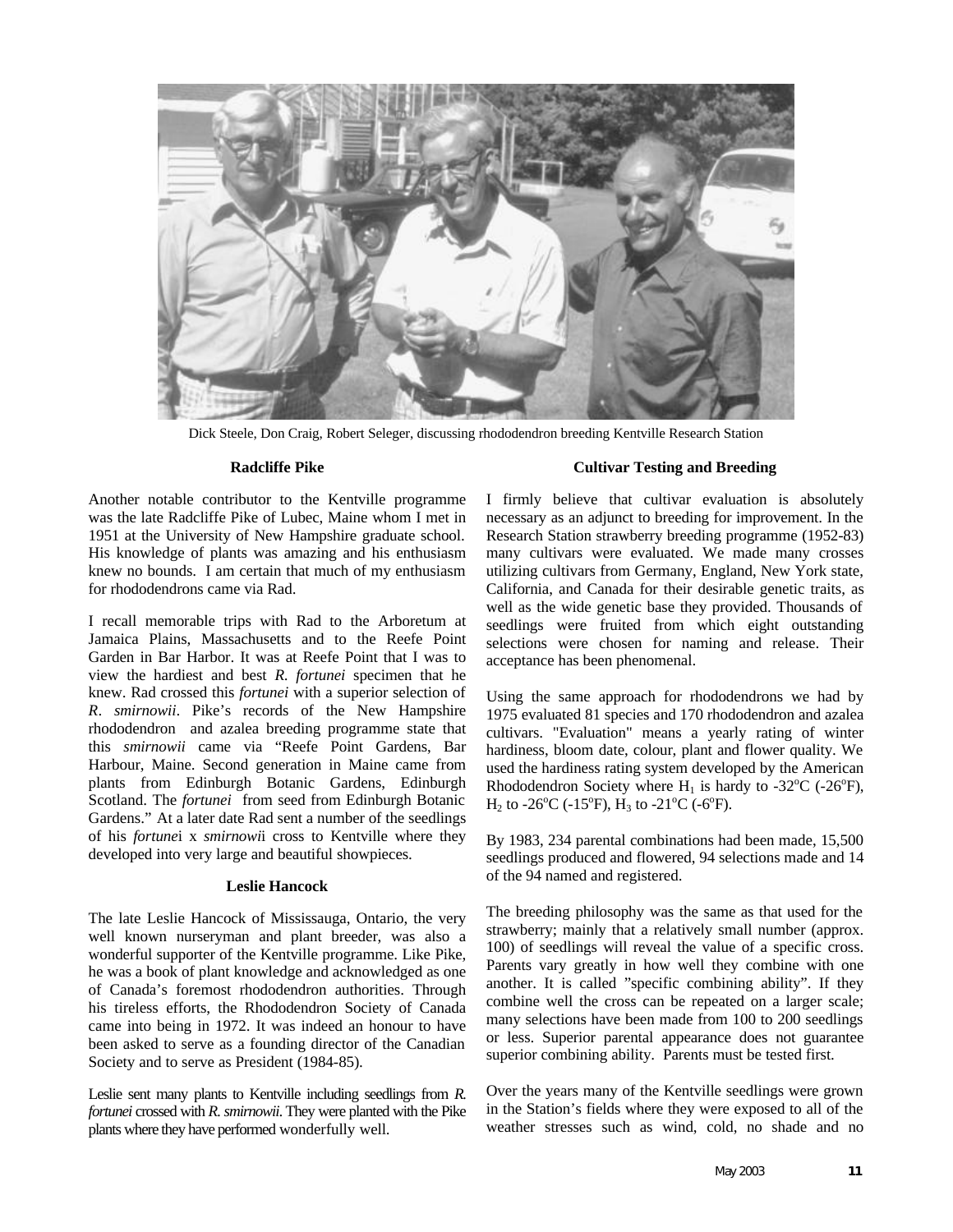irrigation**.** Some were also grown in ground beds, others in ground beds under a lath shade canopy. With the exception of the very early crosses, which were made in a glasshouse, crosses were made on plants growing outdoors.

#### **First Crosses Made 1958**

That Swain and I should become involved in a rhododendron breeding programme was inevitable. George had success in breeding commercial snapdragons in Ontario and I was fresh from graduate school where the University of New Hampshire Dept. of Horticulture was strongly focused on plant breeding. I was also very much involved with Kentville's strawberry and red raspberry breeding programme.

Swain made the first crosses in 1958. Parents involved were 'Dr. Dresselhuys'*, R. smirnowii* and *R*. catawbiense *album* Glass. Inter-crossing the three in a glasshouse with their reciprocals produced 537 seedlings. These seedlings were grown in an open station field fully exposed to the elements. They grew well, flowered and were all pink, as one would expect. They were also very winter hardy. Fifteen were selected and one was named Gabriel ('Dr. Dresselhuys' by *R. smirnowii*). Several were sent to the Fredericton, New Brunswick Research Station (Zone 5A) where they performed very well in that very cold climate.

After this first year of crossing we set out our breeding objectives which were to produce rhododendrons sufficiently hardy for the colder regions of Atlantic Canada, compact enough to be useful for landscaping modern homes, a good range of flower colours, and early, mid and late season flowering. Tolerance to mildew infection was a criterion for azaleas. Many of the azalea cultivars now available are mildew susceptible while others are not. We crossed tolerant cultivars and had good results in terms of producing tolerant seedlings. "Generous in saving, quick to discard" is a breeding mantra which should be recited daily by the aspiring breeder.  $\alpha$ 

#### **Kentville Rhododendron Cultivars**

#### **\*Royal Horticultural Society Certificate of International Registration.**

#### **Cultivar - 'Cornwallis' (Syn. Acadia) (R\*)**

Parentage - *R. fortunei*, open-pollinated Breeder - seed via Schumacher, Sandwich, Massachusetts. Introduced - 1973, Registered - 1977, D.L. Craig Habit - large upright, Colour - dawn pink, Exposure - light shade Hardiness - zone 5b, Bloom time - mid-season

Large deep pink flowers borne in compact trusses well above the foliage are pleasantly scented. The throat is flecked oxblood.

#### **Cultivar - 'Fundy' (Syn. Evangeline) (R\*)**

Parentage - *R. fortunei* x *R. smirnowii* Breeder - Hancock, Mississauga, Ontario. Introduced - 1973, Registered - 1977, D.L. Craig Habit - very large, upright, Colour - neyron rose Exposure - light shade, Hardiness - zone 5b Bloom time - mid-season

A very large rhododendron and at 40 years old the plant is over 14 feet high. Large rose opal flowers borne in large trusses above the foliage are pleasantly scented. An outstanding rhododendron that comes into its own in 8-10 years. Can exhibit yellowish foliage in excessive sun even on the Scotian coast.

#### **Cultivar - 'Gabriel' (R\*)**

Parentage - 'Dr. Dresselhuys' x *R. smirnowii* Breeder - George Swain Introduced - 1973, Registered - 1977, D.L. Craig Habit - tall, Colour - rhodamine pink, Exposure - light shade Hardiness - zone 5a, Bloom time - mid-season

The hardiest Research Station introduction, performing well as far north as Fredericton, New Brunswick.

#### **Cultivar - 'Minas Grand Pré' (Syn. Grand Pré) (R\*)**

Parentage - *R. catawbiense* var. *compactum* x *R. williamsianum* Breeder - George Swain Introduced - 1973, Registered - 1996, D.L. Craig Habit - semi-dwarf, compact, Colour - phlox pink, Exposure - light shade Hardiness - zone 5b, Bloom time - mid-season

An outstanding semi-dwarf plant with small attractive roundish leaves which flush a copper colour similar to that of its pollen parent. Loose attractive clusters of attractive bell-shaped pink flowers. A must for every garden in hardiness zone 5b or milder. It seems very happy in the garden of Peter Cox in Glencarse, Scotland.

#### **Cultivar - 'Bellefontaine' (R\*)**

Parentage - *R. fortunei x R. smirnowii* Breeder - R. Pike, Lubec, Maine Introduced - 1975, Registered - 1977, D.L. Craig Habit - very large upright, Colour - rose opal, Exposure - light shade Hardiness - zone 5b, Bloom time - mid-season

Judged by many as the Research Station's outstanding introduction. A seedling from the same cross that produced Fundy. Very tall (14+ feet) in 40 years. Pleasantly scented rose-opal flowers are borne in large trusses above the foliage. Very good plant form but only comes into its own after 8 to 10 years.

#### **Cultivar - 'Minas Peace' (R\*)**

Parentage - [(R. catawbiense var. album 'Glass' x *R. degronianum) x R. yakushimanum*]

Breeder - D.L. Craig, Introduced - 1982, Registered - 1998, D.L. Craig Habit - medium tall, Colour - white suffused pink, Exposure - light shade Hardiness - zone 5b, Bloom time - mid-season

This is one of my favourite rhododendrons. The excellent foliage has a thick covering of attractive grey-orange indumentum on the leaf undersides. This habit is semi-compact. The flower buds, rose pink, open to a suffused pink, striped a deeper pink on the reverse of each petal. Flower trusses compact and above the foliage. A plant for all year round.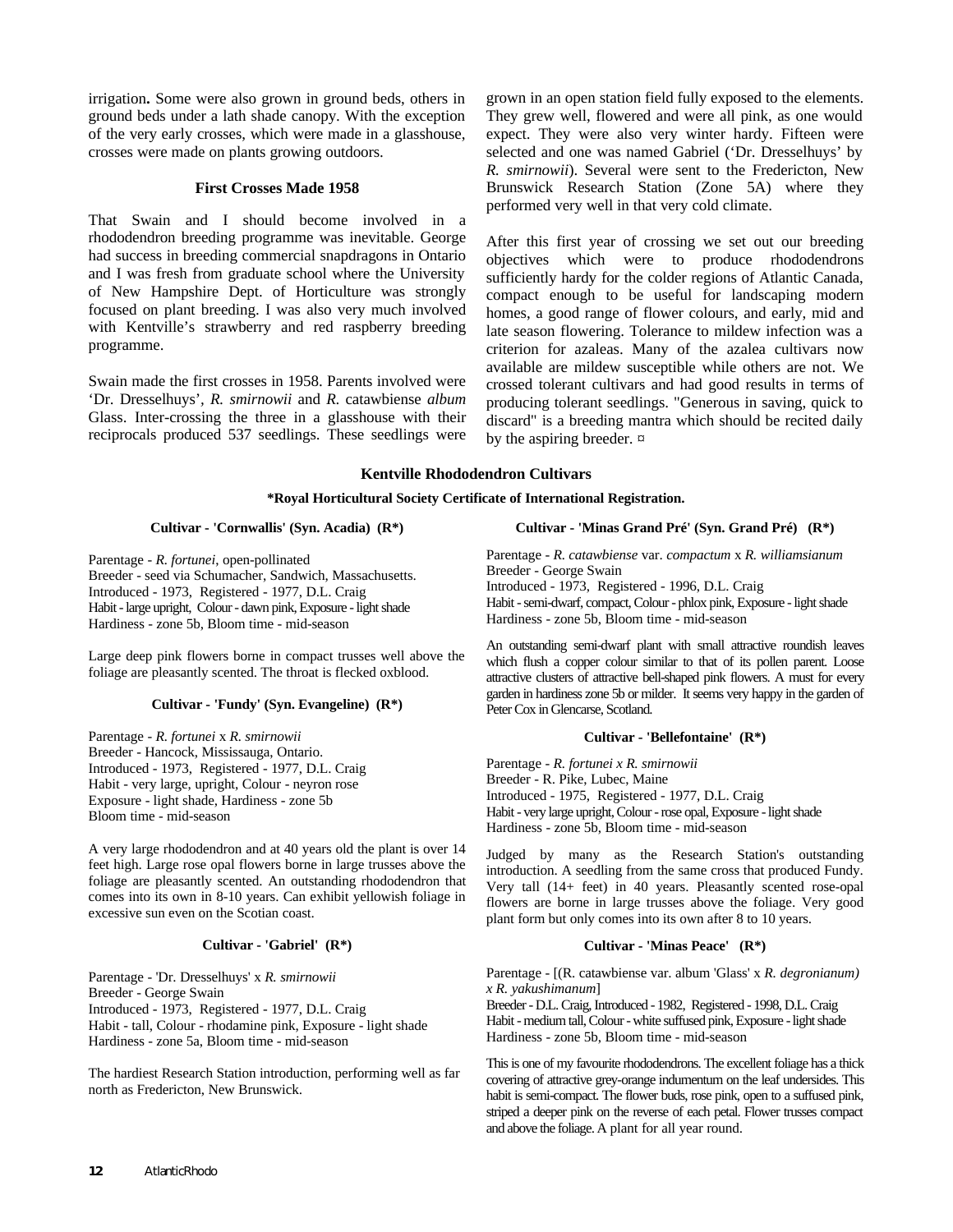#### **Cultivar - 'Minas Maid' (R\*)**

Parentage - 'Nova Zembla' x *R. yakushimanum* Breeder - George Swain Introduced - 1979, Registered - 1979, D.L. Craig Habit - medium tall, compact, Colour - red-purple Exposure - light shade, Hardiness - zone 5b Bloom time - early mid-season

This most reliable rhododendron possesses a very good level of winter hardiness. Compact growth habit. Basic colour is redpurple. The ball-shaped truss is held above the foliage. Foliage quality is very good. Very floriferous.

#### **Cultivar - 'Minas Snow' (R\*)**

Parentage - 'Cunninghams' White' x *R. yakushimanum* Breeder - George Swain Introduced - 1981, Registered - 1998, D.L. Craig Habit - medium tall, Colour - white Exposure - full light, Hardiness - zone 5b (plant), 6a (flower buds) Bloom time - mid-season

Compact growth habit and dark green foliage. Underside lightly covered with a tan coloured indumentum. Flower quality is outstanding. Flower and bud pure white. Flower trusses held well above the foliage. Minas Snow is highly regarded as an excellent white on the West Coast and eastern seaboard of the USA. Inexplicably it sometimes exhibits bud damage in early December on the Scotian coast.

#### **Cultivar - 'Minas Rose Dawn' (R\*)**

Parentage - ('Nova Zembla' x *R. yakushimanum*) x (R. catawbiense var. album 'Glass' x 'Elizabeth')

Breeder - D.L. Craig

Introduced - Ag. Research Station, 1982, Registered - 1997, A.R. Brooks Habit - medium height, wider than tall, Colour - red-purple Exposure - light shade, Hardiness - zone 5a, Bloom time - mid-season

Flower trusses compact and above the foliage. Buds red-purple, very attractive, open funnel shape. The petal edges are wavy and darker than the main body; extensive red-purple spotting on inside of dorsal petal. Very floriferous.

#### **Cultivar - 'George Swain' (R\*)**

Parentage - 'Goldsworth Yellow' x (R. catawbiense var. album 'Glass' x 'Theresa')

Breeder - D.L. Craig, Introduced - 1988, Registered - 1998, D.L. Craig Habit - medium tall, compact, Colour - ivory yellow Exposure - light shade, Hardiness - zone 5b, Bloom time - early

Early flowering, ivory yellow of value because of its earliness and good semi-compact habit. Globular dome-shaped truss held well above the foliage.

#### **Cultivar - 'Mary Craig'**

Parentage - 'Goldsworth Yellow' x R. degronianum Breeder - George Swain, Introduced - 1981 Habit - semi-dwarf, compact, Colour - pink, buds dark pink Exposure - light shade, Hardiness - zone 5b Bloom time - early

A good semi-dwarf compact plant. Flower buds dark pink opening light pink. Flower trusses held above the foliage.

#### **Cultivar - 'Sue Gunn' (R\*)**

Parentage - ('Nova Zembla' x *R. yakushimanum*) x (R. catawbiense var. album 'Glass' x 'Elizabeth') Breeder - D.L. Craig, Introduced - 1992, Registered - 1992, D.L. Craig Habit - medium tall, compact, Colour - red-purple Exposure - light-medium shade, Hardiness - zone 5a Bloom time - mid-season

Spectacular in terms of its bright showy colour which is purplishred. Wavy flower margins. Black spotting on the dorsal lobe. Very floriferous with a dense growth habit; it puts on a good show even from a distance.

#### **Cultivar - 'Minas Princess' (R\*)**

Parentage - open-pollinated Ghent azalea hybrid Selected by D.L. Craig from seed via Schumacher, Sandwich, Masschusetts Introduced - 1982, Registered - 1998, D.L. Craig Habit - upright, tall, Colour - pink, scented Exposure - full sun to light shade, Hardiness - zone 5a Bloom time - mid-season

This is an excellent azalea. The flowers are very attractive, the scent very pleasant.

#### **Cultivar 'Minas Flame' (R\*)**

Parentage - 'Gibraltar' x 'Balzac' Breeder - George Swain, Selected by - D.L. Craig Introduced - 1982, Registered - 1998, D.L. Craig Habit - upright, tall, Colour - orange - red Exposure - full sun - light shade, Hardiness - zone 5b Bloom time - mid-season

This hybrid has the appearance of most Knaphill azalea cultivars and is a strong growing plant. It has a good level of mildew resistance. Its orange-red flowers are attractive.

**N.B.** Many of these hybrids may require more sun on the Scotia coast where fog is prevalent.

In 1980 I selected and named a seedling azalea Minas Gold because it was mildew resistant at the time and for a period afterwards. It later, however, proved that this resistance was not present and so I discarded it. Perhaps Minas Gold was an escape or another strain of mildew caught up with it. Goldflake, for example, is a vastly superior cultivar.

**N.B.** The Kentville hybrids as well as a few important breeding plants can be viewed on the Chapter Website at: **http://www. atlanticrhodo.org/hybrids/f\_hyb.html**

> *(The concluding part of this article will appear in the October issue of AtlanticRhodo*.)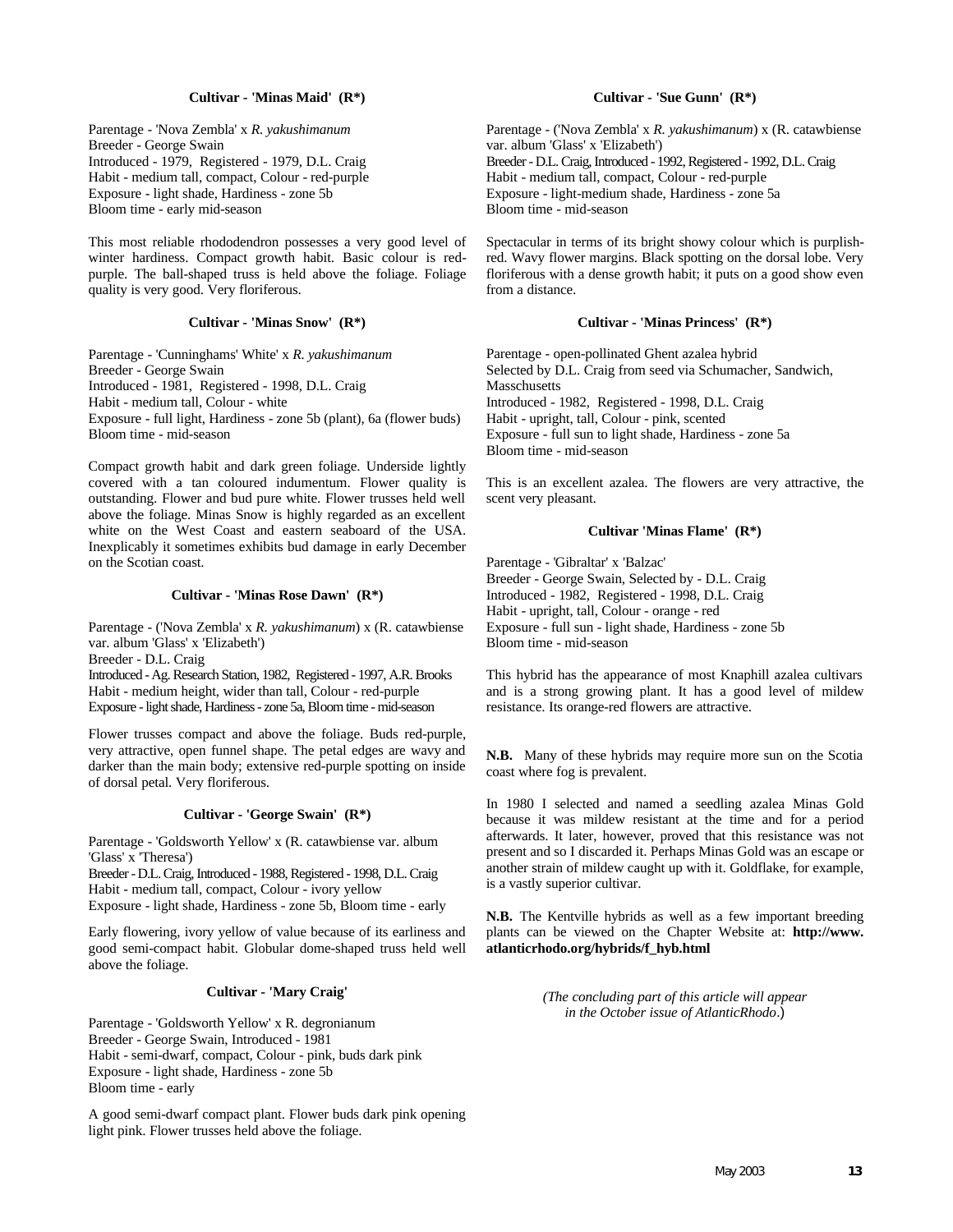# **Hybrid Portraits The Offspring of** *R. fortunei* **and** *R. calophytum*

#### **By Bruce Clyburn**

*Bruce Clyburn gardens and hybridizes in New Waterford, Cape Breton, NS*

I started to assemble a collection of rhododendron species and hybrids fifteen years ago. In Cape Breton we are limited in what can be purchased at local garden centers. The only selections you can be sure of obtaining are the Catawba hybrids: *catawbiense album*, 'Roseum Elegans', 'Nova Zembla' and the lepidote 'PJM'. Most of my plants have come from tissue culture sales, have been raised from seed or cuttings or imported from mail order specialty gardens. I would like to report on the hybrids of two species that contributed in a big way to the diversity of plant form and length of bloom. They are hybrids of *RR. fortunei* and *calophytum*, both of the Fortunei Series.

#### *Rhododendron fortunei*

The species has many arresting features including petioles in shades of purple, bluish or red. New growth is accompanied by a flush of scarlet leaf bracts and of course it is the hardiest scented species that can be grown in our area. In favoured sites it can grow in excess of 10 feet in time. Over the years I have grown on at least a dozen seed selections from various seed exchanges trying to select the forms that will perform best here. The species does increase in hardiness after reaching a meter in height. Some of the most attractive forms I grew appeared to be *R. decorum* and those have been unacceptably tender. It was suggested that the Lushan form might have an edge in hardiness but I have received conflicting reports. Most seedlings were vigorous in their youth putting on two or three flushes of growth when *R. catawbiense* only makes one. As a result they didn't harden off well going into winter. With age their youthful exuberance has diminished and most pass the winter better.

#### **Hybrids**

**Dexters** – Perhaps the most striking development of beautiful hybrids hardy for the Northeast was made by Charles O. Dexter, who carried on a massive breeding program at his estate in Sandwich, Mass. Making extensive use of the Chinese species *Rhododendron fortunei*, Dexter produced a remarkable number of hybrids characterized by dense foliage, large stature, and flowers of superior size and colour, many of which are fragrant. This is even more remarkable when we consider he didn't start his monumental breeding program until he was in his sixties. The book *Hybrids & Hybridizers* inspired an early interest in Dexter rhododendrons along with an article prepared for the *Journal of the American Rhododendron Society*, Fall 1989 issue, by Dr. Jon Valigorsky simply entitled "Hardy Dexter Rhododendrons". I later corresponded with Jon and he provided details of the plants which succeeded in his Berkshire garden of Western Massachusetts (USA zone 4a). When I sought a mail order source for Dexter plants Jon put me in touch with Briarwood Gardens and proprietor Jonathan Leonard. This was a small nursery near the former Charles Dexter Estate in Sandwich, Mass. that specialized



One of the Bayport 'Fortcat' (R. fortunei x R. 'Catalgla') hybrids. [Photo John Brett]

in Dexter rhododendrons. Jonathan is a wealth of knowledge when it comes to the Dexter "clan" and his customer services were second-to-none (Briarwood closed in 1998).

**Table I** lists 26 Dexters I've grown. Plants bloom about one to two weeks before the Catawbas and all show good resistance to insects. Note that the temperatures under the second column represent the lowest encountered (in my garden) after which there was a full truss. *This is not necessarily the plant's ultimate hardiness*. The minimum temperature in the past fifteen years was  $-28^{\circ}$  C during the winter of 1994-95.

**Table II** lists some crosses by other hybrizers and are well suited to Nova Scotia.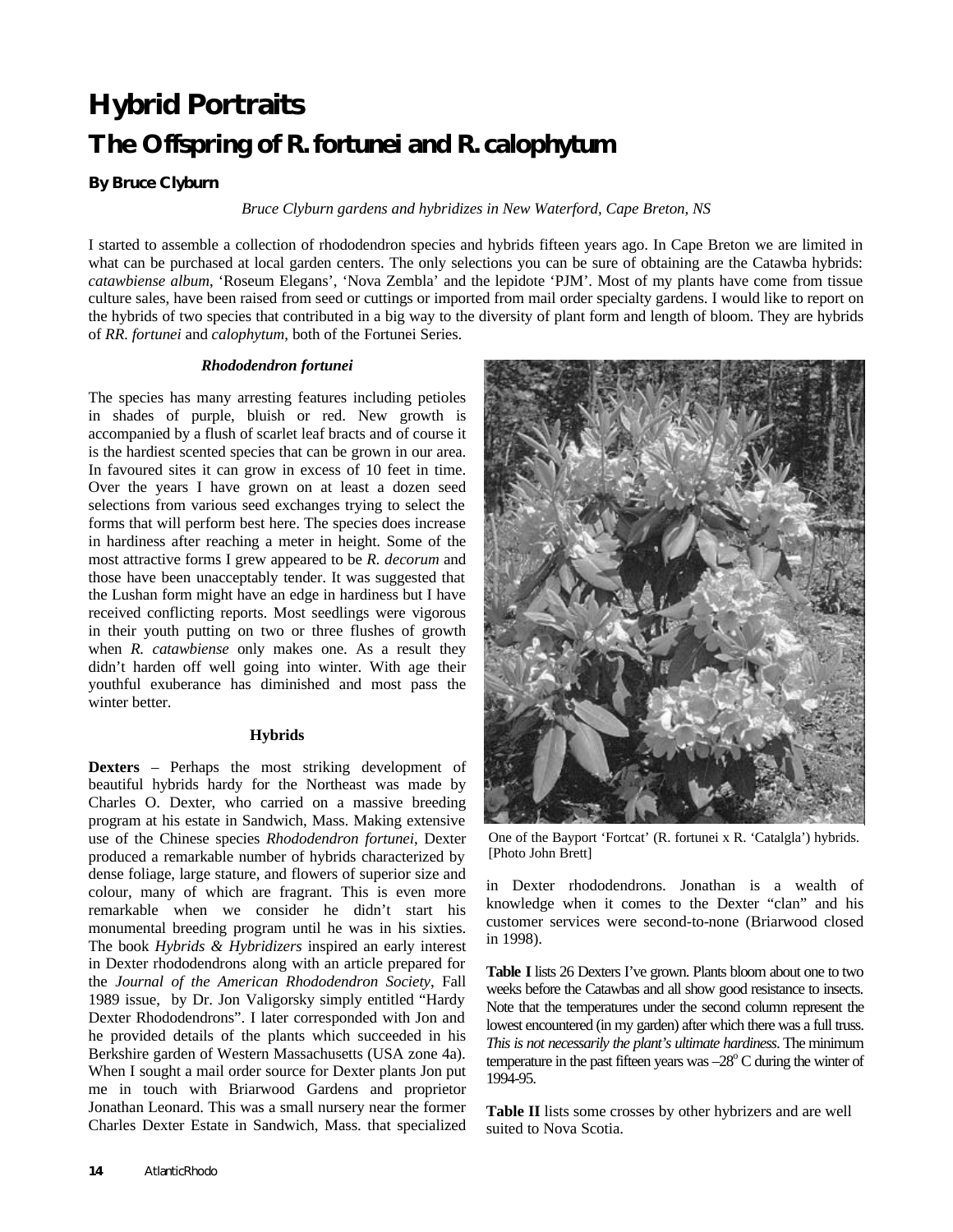#### **Table I Dexter** *fortunei* **Crosses**

| <b>Hybrid</b>             | <b>Colour</b> | Min. $C^{\circ}$ | <b>Comments</b>                                    |
|---------------------------|---------------|------------------|----------------------------------------------------|
| Accomplishment            | red           | $-26$            | Red & white bi-colour. Roots well.                 |
| Avondale                  | red           | $-27$            | One of few hardier reds                            |
| Ben Mosely                | pink          | $-27$            | Old reliable                                       |
| <b>Betty Arrington</b>    | pink          | $-25$            | <b>Blooms</b> late                                 |
| <b>Betty Hume</b>         | pink          | $-23$            | Nice scent; leaf burn & blown pips in bad winters  |
| <b>Bosely Dexter 1016</b> | pink          | $-28$            | Very hardy; will get leggy in shade                |
| <b>Brown Eyes</b>         | pink          | $-24$            | Brown blotch                                       |
| Champagne                 | pink          | $-25$            | Nice scent, will get leggy even in sun, roots well |
| Dexter's Spice            | white         |                  | Not hardy. Died in winter 1995-96                  |
| Gigi                      | red           |                  | Not hardy. Died back severely 2000-01              |
| Glenda Farrell            | red           |                  | Struggles to survive. No buds yet                  |
| Gloxineum                 | pink          | $-27$            | Plant was stolen                                   |
| <b>Great Eastern</b>      | pink          | $-28$            | One of the best, nice scent. Roots well            |
| <b>Lavender Princess</b>  | lav           | $-28$            | One of the best, black green leaves                |
| Merley Cream              | yellow        | $-28$            | Very hardy, should be used to cross for yellows    |
| Newburyport Beauty        | pink          | $-25$            | Nice, plant was badly damaged by snow load         |
| Parker's Pink             | pink          | $-27$            | My favourite! Roots well                           |
| Sagamore Bayside          | pink          |                  | Struggled and died                                 |
| Sand. Appleblossom        | pink          | $-27$            | Second favourite. Pink and white bi-colour         |
| Scintillation             | pink          | $-27$            | Is all it's claimed to be in protected spot        |
| Victoria                  | pink          | $-28$            | Very tough. Truss is smaller                       |
| Wareham                   | pink          |                  | Leaf burn in bad winters. No buds yet              |
| Westbury                  | pink          | $-27$            | Very prostrate when young but grows out of this    |
| Weston                    | pink          |                  | Hardy but no bloom yet                             |
| Wyandanch Pink            | pink          | $-28$            | Very hardy, plant stolen                           |
| Zanzibar                  | pink          |                  | Sibling to Champagne, no bloom yet                 |

#### **Table II Other** *fortunei* **Crosses**

| <b>Hybrid</b>         | Colour | Min. $C^{\circ}$ | <b>Comments</b>                                   |
|-----------------------|--------|------------------|---------------------------------------------------|
| Smirfort x fortunei   |        |                  | K. Voitk. surprised it does poorly (12 seedlings) |
| Acadia                | pink   | $-25$            | KRS. Leaf burn frequently                         |
| <b>Beaufort</b>       | white  | $-26$            | J. Gable. Cuttings from Boulderwood, scented      |
| Bellefontaine         | pink   | $-28$            | KRS. Wouldn't be without, super foliage, Scented  |
| <b>Bravo</b>          | pink   | $-28$            | D. Leach. Does well                               |
| Forecat 87-C          | pink   | $-28$            | R.M. Steele. Large grower, scented                |
| Forecat, smaller pink | pink   | $-28$            | R.M.Steele. Large grower, scentedf                |
| fortunei x Honeydew   |        |                  | Most are dead                                     |
| Gable's Smirfort      | pink   |                  | J. Gable. Yet to bud                              |
| <b>Goldfort</b>       | yellow |                  | Leaf burn most winters, has yet to bud            |
| Hinton's Smirfort     | pink   | $-25$            | D. Hinton. Scented                                |
| Janet Blair           | pink   | $-28$            | D. Leach, an excellent plant                      |
| Scintillation         | pink   |                  | May be dead                                       |

#### *Rhododendron calophytum*

The small plant of the species that I purchased ten years ago by mail from a British Columbia nursery failed to survive beyond two winters. I have two more grown from RSF seed that are treated as 'tub plants' taken out so I can enjoy the foliage in summer but positioned in heavy shelter for winter. *Calophytum* can take years to set buds and I don't think it will be reliable here. Fortunately there is an ample selection of its hardy hybrids to which it has sired its large (to 12") attractive *(calophytum* means beautiful plant) leaves. Most of these plants bloom early but aren't usually frosted here; several have inherited a prominent blotch from *calo*. I don't have the same length of experience with these as with the *fortunei* hybrids and won't report on hardiness ratings in detail just yet.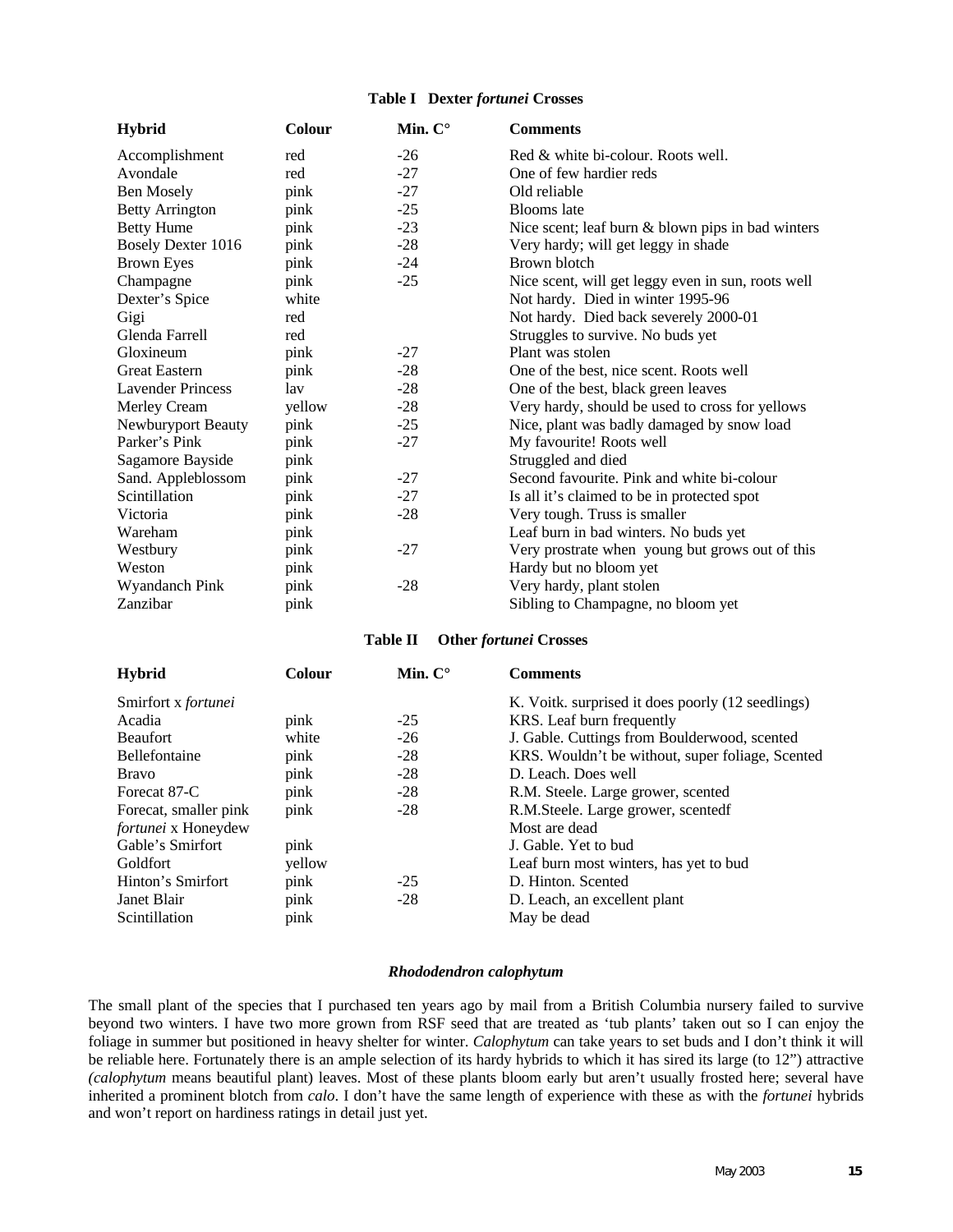#### **Hybrids**

**Table III** shows a number of hardier hybrids of *calophytum*; most are not easy to obtain for different reasons. In addressing a 1980 Breeders' Roundtable, David Leach, reporting on weaknesses in his hybrids, said "Now the next one has two strikes against it, not just one. It's not only hard to root, but the leaves are too large. If it ever gets distributed at all, 'Spellbinder' will always be a hobbyist's hybrid". When I gaze on the proportions of this friendly giant blooming a few weeks after *mucronulatum*, I'm grateful I was able to obtain it years ago. Today it is getting difficult to find. Anybody wishing to share experience with other *calo* hybrids, please e-mail me at bclyburn@ns.sympatico.ca

#### **Table III Available Hardy** *calophytum* **Crosses** (Still Under Evaluation)

| <b>Hybrid</b>         | Colour  | <b>Comments</b>                                             | Growing |
|-----------------------|---------|-------------------------------------------------------------|---------|
| Andrew Paton          | white/b | Bob Furman (Scintillation x calo)<br>Dick Brooks' favourite | N       |
| Assaye                | pink    | J. Williams (calo x sutchuense)                             | N       |
| Babylon               | white/b | Reuthe (calo x praevernum), hardy<br>last 3 years           | Y       |
| Calfort               | white/b | C. Ingram (calo x fortunei)                                 | N       |
| Calsap x calo         |         | B. Clyburn, 2001 seedlings                                  | Y       |
| Cloud Nine x calo     |         | B. Weinz, 1999 seedlings                                    | Y       |
| Conn. Yankee x calo   |         | B. Clyburn, 2001 seedlings                                  | Y       |
| Great Day             | white/b | O.S.Pride, (Catalgla x calo)                                | N       |
| <b>March Madness</b>  | purple  | G. Mehlquist (Purpureum Elegans x calo)                     | N       |
| <i>maximum x calo</i> | pink    | A. Kehr, yet to bud, vegetatively hardy                     | Y       |
| Spellbinder           | pink    | D. Leach, (Russell Harmon x Robin Hood)<br>Reliable         | Y       |
| Spellbinder x calo    |         | J. Weagle, 2002 seedlings                                   | Y       |
| Spellbinder x calo    |         | B. Weinz 1999 seedlings                                     | Y       |
| Tipoff                | white/b | G. Mehlquist (chionides) x calo)                            | N       |

*Note: /b signifies a blotch. The last column indicates what I'm growing.*



R. 'Mist Maiden' [Photo Don Craig]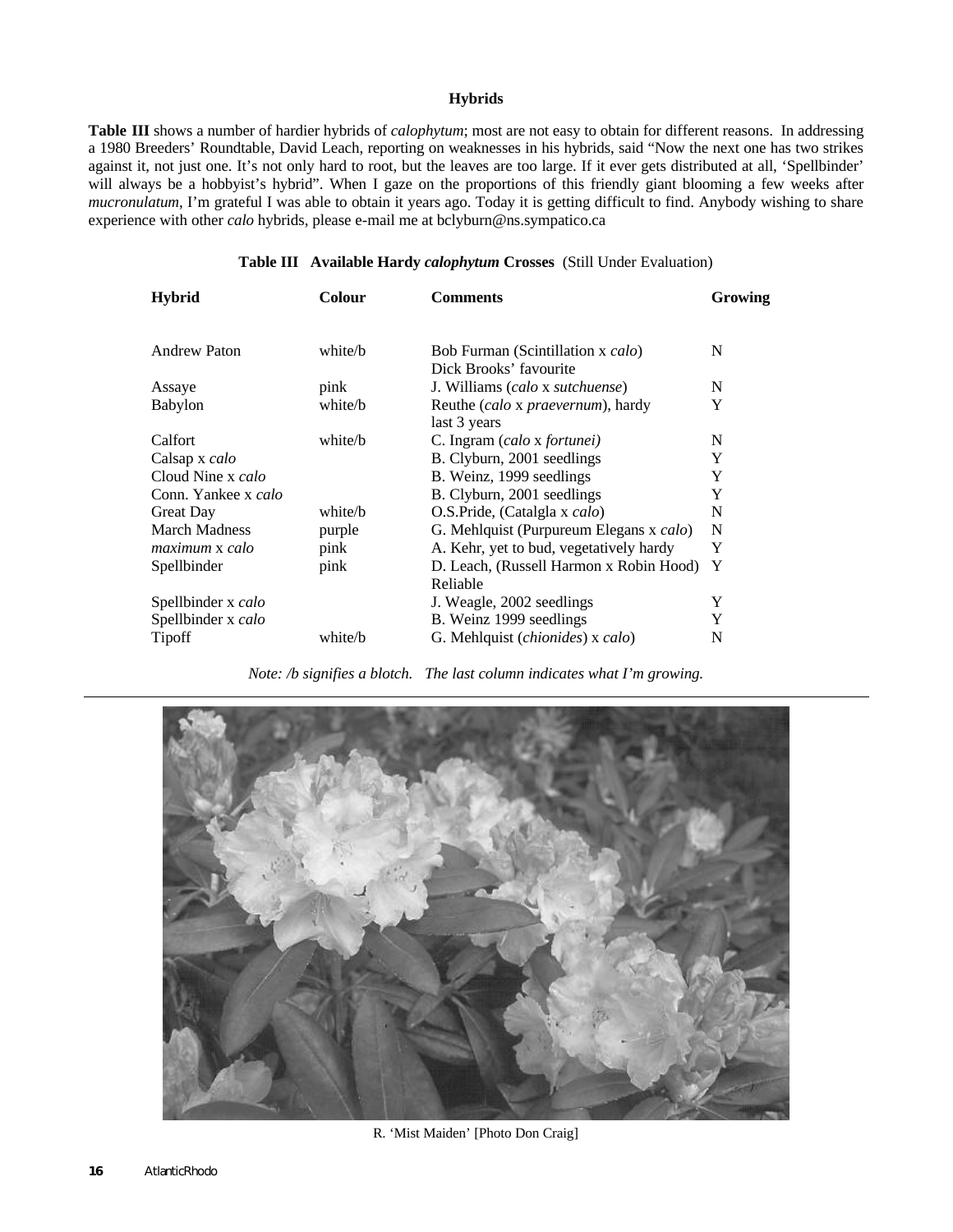# **Some Experiences with Meconopsis**

### **By Sterling Levy**

I saw my first "blue poppies" in a photo of an English garden in the mid-seventies and immediately fell in love. Could I grow them here in Nova Scotia? Where could I get them? It wasn't until we moved from Dartmouth to Fall River in 1977 and had a new vacant lot on which to build a garden, that I started seriously to look for a source of *Meconopsis betonicifolia*.

My first seeds came from a Thompson & Morgan seed catalog. I planted them along with my annuals, put them in a nice warm spot and waited for them to grow. Nothing happened! I assumed that the seed was bad.

Around 1980 I started to join plant societies; The American Primrose Society, The Royal Horticultural Society, as well as various Alpine and Rock Garden Clubs. Their bulletins and newsletters contained information about all kinds of wonderful new plants and they offered seed including meconopsis. It is from these seed exchanges that I still get much of the seed I plant. From the articles in their publications I learned about stratification, planting mixes, plant sources, specialty books, and growing conditions in the wild as well as in the garden. And my list of 'wanted plants' got very long. By this time I had also learned that Fall River is often significantly colder in the winter than the coast. We were no longer in zone 6.

In 1982 I decided to make a serious effort to establish meconopsis in my garden. I ordered seed of the perennial blue types from all the seed lists. Armed with my newlyfound information, I managed, by trial and a lot of error, to germinate and grow many of the resulting seedlings. That Fall I had 250 small plants that I stored carefully in my cold frames. The next Spring there were 25 survivors! These were planted in various areas of the garden where they grew very well but only 10 survived the next winter in the open. However, a new crop of seedlings was on the way.

I continued to plant more seed and gradually appeared to be making some progress. The "breakthrough" happened when my surviving plants started to bloom and I could save and grow my locally grown seed. The local seedlings seemed to be more robust and grew better. In the next 10 years I slowly built up a collection of about 30 clumps including a couple of good white forms. When self-sown seedlings started appearing in the garden I thought I had achieved success so stopped the annual sowing of seed.

Meconopsis tend not to be long-lived plants. They are heavy feeders, quickly exhausting the soil nutrients and needing to be divided and replanted in fresh compost. They dislike heat and drought. The recent trend toward hot dry summers puts a strain on the plants. (We get our water supply from a well and cannot water heavily.)

Cold temperatures with little or no snow cover and our open winters with their freeze-thaw cycles are bad for meconopsis. If the dormant crowns are kept too wet they often rot away at the soil line. These stresses along with neglect on my part eventually reduced my collection. By the Summer of 2001 there were only 2 plants left in the garden. Time to start the production line again.

#### **What have I learned about growing these spectacular plants?**

- **1.** Meconopsis seed germinates best at cool temperatures so it is a good idea to stratify the seed. Stratification is exposing the seed to a period of cool moist conditions which help initiate germination.
- **2.** Seedlings need cool, well ventilated growing conditions. If they get too warm they collapse and die (looks like damping off).
- **3.** In my garden small plants often are heaved out of the ground by frosts so it is best to keep seedlings in a cold frame for their first winter.
- **4.** In the garden, they need shade from the hot sun and a rich, moist soil during the growing season.
- **5.** When dormant, they prefer to be relatively dry around the crown soil line. Planting on a slope can help excess moisture drain away. A gravel mulch around the plant may help.

#### **My seed starting method**

Container - All my seed is started in standard three (3) inch plastic pots. They must be clean! I soak and scrub used pots in hot soapy water with a bit of bleach added.

Medium - A standard commercial seeding mix (e.g. Pro Mix). It should be moist but not too wet, loose with no clumps. Fill the pot to the brim, tamp it slightly to level the surface without compacting the mix.

I sprinkle the seed on top of the mix and water it gently with a fine spray just enough to settle the seed into the medium. Then a thin cover of coarse white silica sand is sprinkled over the entire pot. This helps to trap moisture, slows down growth of moss and allows light to penetrate. (Some seed needs light for germination.)

The pots are put in plastic fish boxes each with a lid. Any translucent container will do. It traps humidity, allows light to enter, keeps out rain and any critters who might dig up the seed. The boxes are left at room temperature for 24 hours to allow the seed to start absorbing moisture and then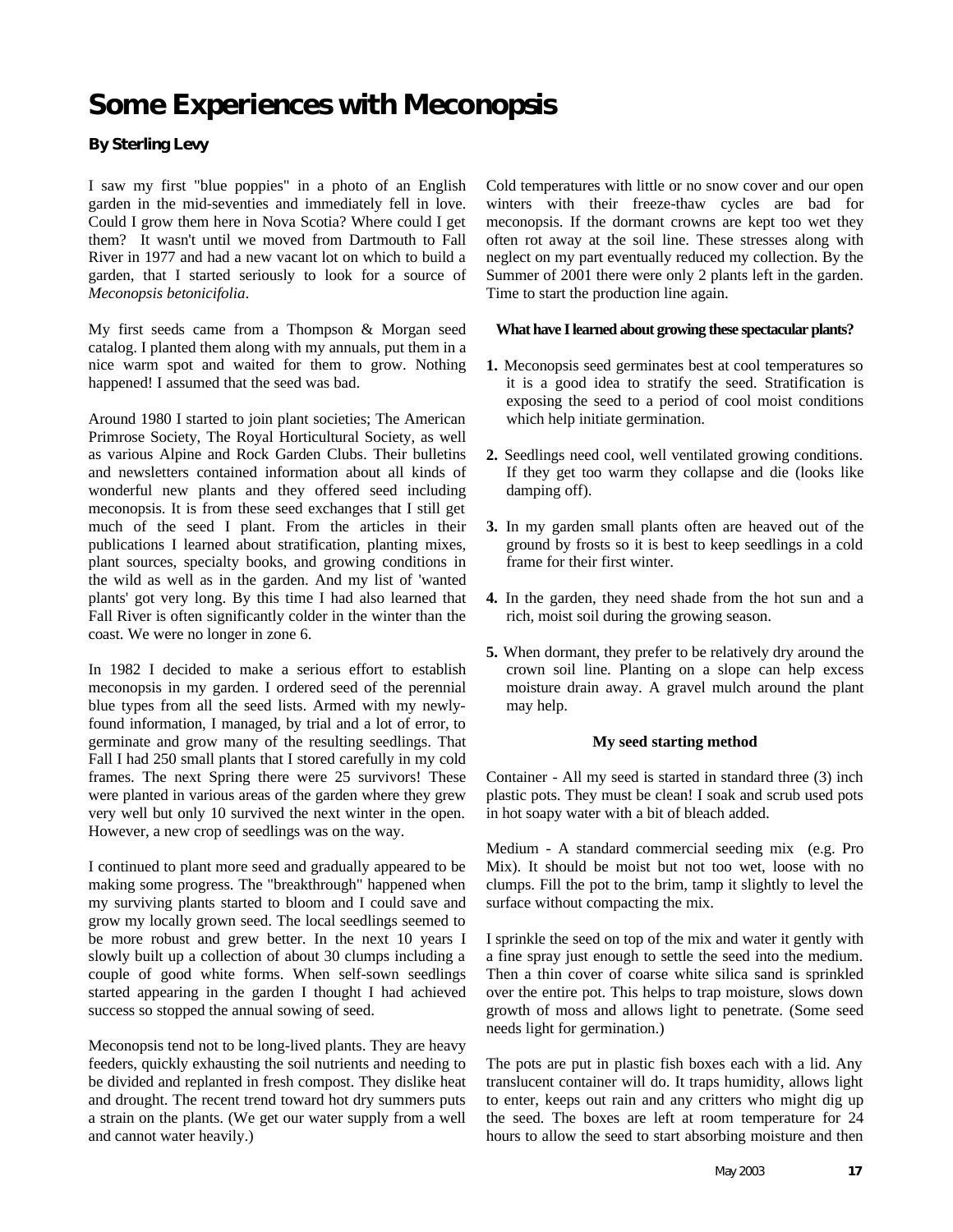

Plastic 'fish box' with lid removed to show seed pots ready for cold treatment. [Photo S. Levy]

are put outdoors in a bright area with no direct sun. The seed is subjected to winter conditions from mid-February onward. Germination usually starts by late April.

I try to keep the seedlings growing in bright light and cool conditions away from direct sunlight. When they get their first set of leaves they are carefully separated into single pots or flats. When they have recovered from the initial transplant shock and start growing they are fed regularly with a commercial plant food mixed at 30% recommended strength. I often use a tomato food. You will need to keep a lookout for the usual critters that like to feast on choice seedlings.

Although the literature tells us that meconopsis do not like pot culture I find that I get a better survival rate if I keep potted seedlings in a frame for their first winter. When planting in the garden I dig a big hole, fill it with the richest soil available, and then put in the plants. Water them well.

Plants will bloom the second or third summer in the garden. Some growers recommend that you pick off the first blooms to force the plant to produce multiple crowns but some of them will die anyway. Don't be surprised if some of your plants turn out to be a colour other than the lovely blue we

see in photos. Much of the seed is from garden collected seed and may not be true and the colours do vary from year to year especially in young plants.

Although my efforts have been concentrated on the perennial blue meconopsis I have grown and successfully flowered some of the monocarpic types. *Meconopsis napaulensis* can be especially spectacular with a flower stem up to five feet tall and a mass of yellow or red flowers. Other seed lots labelled as *M. horridula* and *M. regia* have flowered here. All these types die after flowering.

As I write this (February 2003) I have sixteen seed lots of various meconopsis planted. With a bit of luck there may be seedlings on the door prize table at the Fall meetings. Look for the styrofoam cups. ¤

#### **Plant Societies with seed lists:**

Alpine Garden Club of B.C. c/o Moya Drummond, 3307 W. 6th Ave. Vancouver, BC, V6R1T2 \$25.00/year

North American Rock Garden Society c/o Jacques Mommens Box 67, Millwood, New York, 10546 USA \$25.00 USD/year

Ontario Rock Garden Society c/o Andrew Osyany Box 146, Shelburne, ON, L0N1S0 \$17.50/year

#### **Recommended Reading:**

**Meconopsis** by James L. S. Cobb Timber Press - (1989) ISBN 0-88192-151-3

**Poppies: The Poppy Family In The Wild And In Cultivation** By Christopher Grey-Wilson Timber Press - Revised Edition (2000) ISBN 0-88192-503-9



*Hamamelis* 'Arnold Promise' [Photo Chris Helleiner]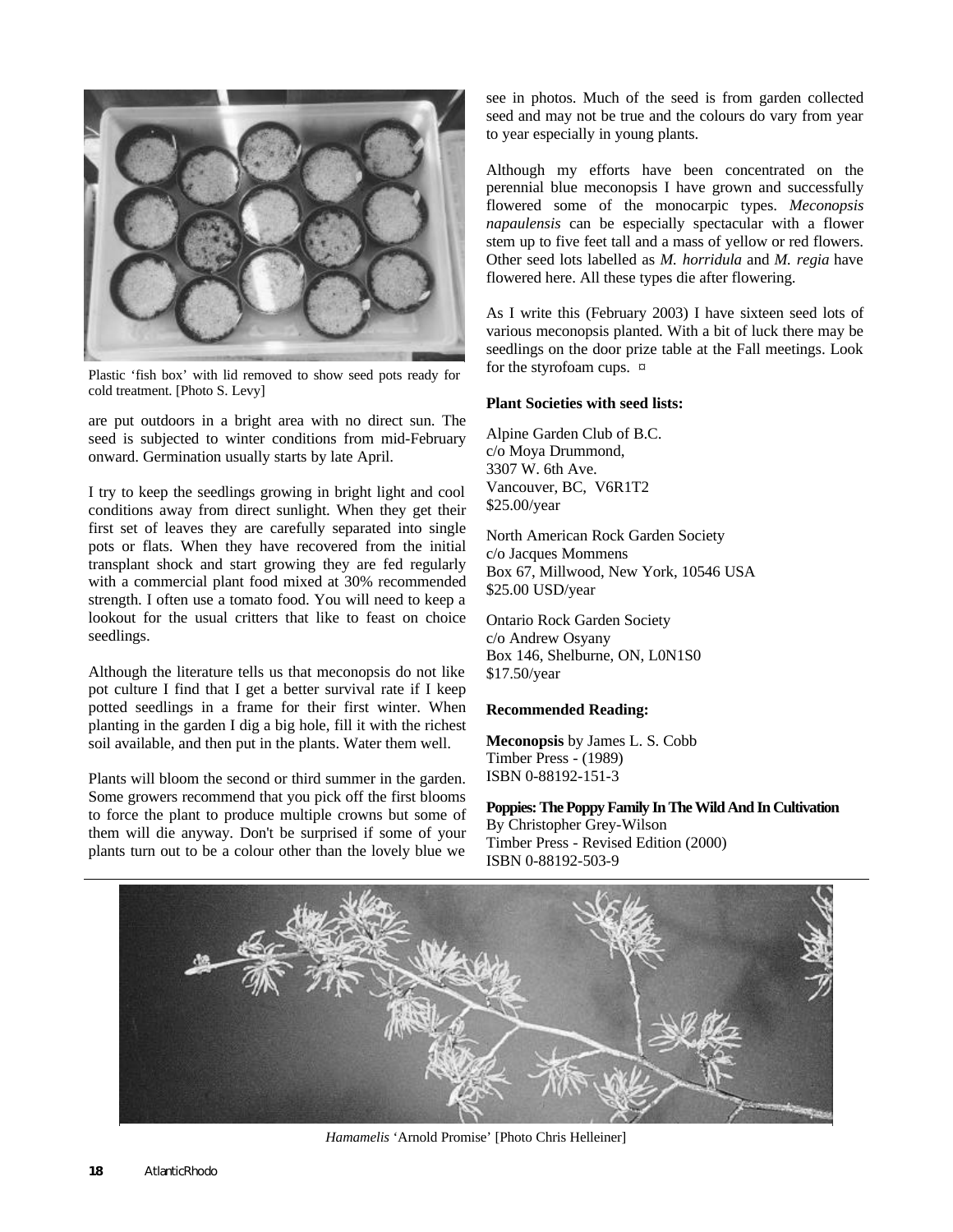# **Our Garden on Mahone Bay**

### **By Jenny Sandison**



John and I fell in love with this property when scouting for a retirement home. It stands on Mahone Bay harbour, a delightful old cape, on a piece of land which isn't large, just over half an acre. We settled on building an extension and returned to Montreal. When we came to take up residence construction was still underway and at the rear of the house we were confronted with a huge pile of dirt fifteen feet high. John took one look and said "You've bitten off more than you can chew this time, Jenny."

This is our second garden. Our first, at the cottage in northern Vermont, was a haphazard affair, but I learned a lot about perennials and became interested in design. This new property was pretty much a blank slate as it had been neglected for many years and consisted of mostly rough grass. The house used to sit beside the gravel road above a bank that had been stabilized

with split granite boulders. In the 60s the front garden acquired another 50 feet when the road was moved away onto reclaimed land, but the resulting space had only ever been used as a parking lot. The land slopes up from the water with the perimeter marked by a line of pine trees and some wonderful old ash trees. The new extension necessitated digging into the hillside, hence the pile of dirt. But it is amazing what a backhoe can do. Never underestimate the ease with which large equipment can impose your wishes on the landscape.

#### **Planning**

While dreaming of our new property I had resorted to making plans. (I have always been fascinated with maps). I envisaged two terraces to take care of the change in level and planned garden doors at the rear of our house to give a good view up the garden. This soon happened.

Outside the garden doors is a paved patio area where we eat in summer. I have big colourful pots here and the hard surface makes getting out easy on a rainy day or a dewy morning. Then there is a three foot retaining wall to hold the slope with steps up through it immediately opposite the garden doors. I was very disappointed ten years ago that there was no good wall building stone available here, so the wall is made of railway ties. This has never been my favourite material but has served us well and is quietly rotting and one day will be replaced with the stone that is now readily available.

The top of the wall is a great place to grow alpine plants. The red form of *Pulsatilla* does well here as does a dwarf gorse*, Genista dalmatica.* The steps lead up to a typical rectangular English lawn carved out of the slope and surrounded by a bank that is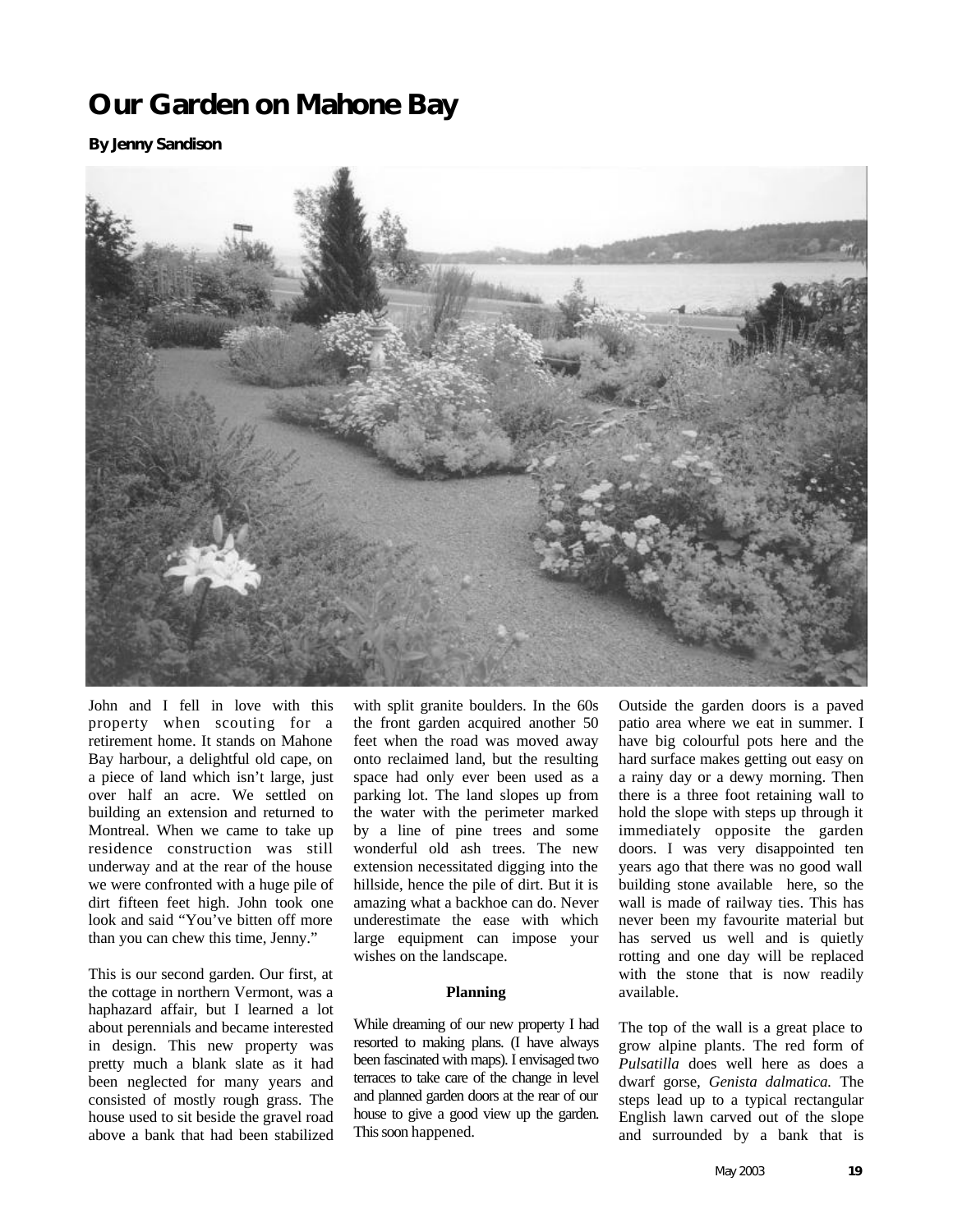covered with mugho pine, day lilies, Siberian iris; all easy stuff to hold the soil. It's always fun to have paths that get you around a garden so one of my first projects was a sinuous trail up the bank with the usual log steps and boulders anchoring them. It still works well. A dwarf Alberta spruce marks the last curve. Halfway down is a rhododendron, a yak that John Weagle thrust into my hands that first summer.

Beyond this first part of the garden I thought I would experiment with a grassy diagonal axis rather than keeping everything lined up. I have made a long mixed border on the far side of the diagonal which contains a Chinese dogwood and a golden form of the locust tree. These two small trees have become a real feature looking up the garden but should never outgrow their space. At the top of the diagonal I have a small square pergola under the pines that looks down the

wide grassy path to the sea. This was almost a stroke of genius! I see this as my Japanese garden and have limited the planting around to rhodies, a *Pieris* 'Brower's Beauty', a magnolia and the 'Golden Full Moon' Japanese maple.

#### **A Work in Progress**

The top of the garden is a work in progress. It gets wilder towards the back and I see it generally as mixed shrubs that will grow together and be a woodland style garden. Meanwhile the front garden has undergone a transformation. The first year I painstakingly pickaxed away at the old gravel roadbed, added compost, planted roses, a 'Leonard Messel' magnolia, spireas and summer flowers. John wanted instant grass so we had sod laid. Beware! I felt it was a mistake at the time. It is a hot suny spot and every summer the grass went brown for six weeks. It's just too dry.

I'm a great believer in using plants suitable to an area, so two years ago I had the sod up and laid a series of gravel paths, amended the soil in the beds and started an experiment in what will flourish in hot/dry conditions. Roses at the base of the wall do well, catmint billows across the gravel, Russian sage makes airy blue masses in the fall and red valerian blooms all summer. Because this garden is beside the Oakland road I try to have it colourful and get a great kick out of seeing my neighbours with their noses in things.

"A garden is a lovesome thing, God wot."

Mine gives me constant pleasure, vigorous workouts, a place to sit (sometimes!), a source of never failing interest, great friends, and sadly, while John is no longer with me, he lives in the things we did together. ¤

# **Slides from the 1950s on Disk**

**By John Weagle Project Co–Ordinator**

Sterling Levy of the Atlantic Chapter (RSCAR) has just completed transferring colour slides taken in England during 1952 and 1953 to eight CD disks. These slides were taken by Alleyne Cook during the rhododendron flowering season and include as well many rare slides of RHS Flower Shows, famous gardens and plants. They are of great historical significance and Sterling's patience and technical wizardy deserve hearty thanks for preserving what could very well have been lost.

In the late 1940's and early 1950's the use of 35mm film was not common, the use of colour film less so and horticultural subjects rare indeed. Miss Vine, Picture Librarian of the Royal Horticultural Society, Lindley Library wrote on receiving a copy of the first disk of the Chelsea Flower Show of 1952 "we have a paucity of images from the 1950's, especially those in colour".

Three sets of disks were created. The first has been retained by the Atlantic Chapter on the insistence of the photographer. The second set was sent to Miss Vine at the RHS Lindley Library. The third was sent to the ARS Vancouver Chapter.

The slides have now been returned to the photographer. As is to be expected from slides 50 years old there has been some loss of colour and detail. However considering that there are no known slides of these establishments taken so long ago this collection can be considered historically unique.

Consider the fact that Mike Flanagan, Keeper of Windsor Great Park, found himself looking at the scans of his gardens taken fifteen years before he was born. In one a man is standing in front of a six foot *Rhododendron sinogrande*. Today it is a tree over 40 feet high. Those early conditions were new to him. A border *of R. forrestii* Repens Group 100 yards long has been overgrown by other shrubs.

In one ancient slide the background shows a small three foot magnolia. When visiting

the Savill Gardens today, if you walk down the fence past the great wall, towering maybe 50 feet high is *Magnolia* 'Peter Veitch', the same little three foot plant but now much more mature.

The CD's are as follows:

#1 Chelsea Flower Show - 45 scans

#2 Windsor Great Park - 48 scans

#3 Exbury Gardens - 36 scans

#4 Tower Court and Stonefield Castle - 20 & 13 scans respectively

#5 Wisley, Knap Hill, Bloems Bulbs - 31, 7

& 12 scans respectively

#6 & #7 Sunningdale Nurseries - 59 scans

#8 Constance Spry and Winkfield 33 scans

These scans will eventually be posted on the Atlantic Website.

#### **www.atlanticrhodo.org**

Our sincere thanks go to our very generous Honorary Life Member of the Atlantic Chapter Alleyne Cook of North Vancouver, BC -- plantsman, writer and photographer extraordinaire. ¤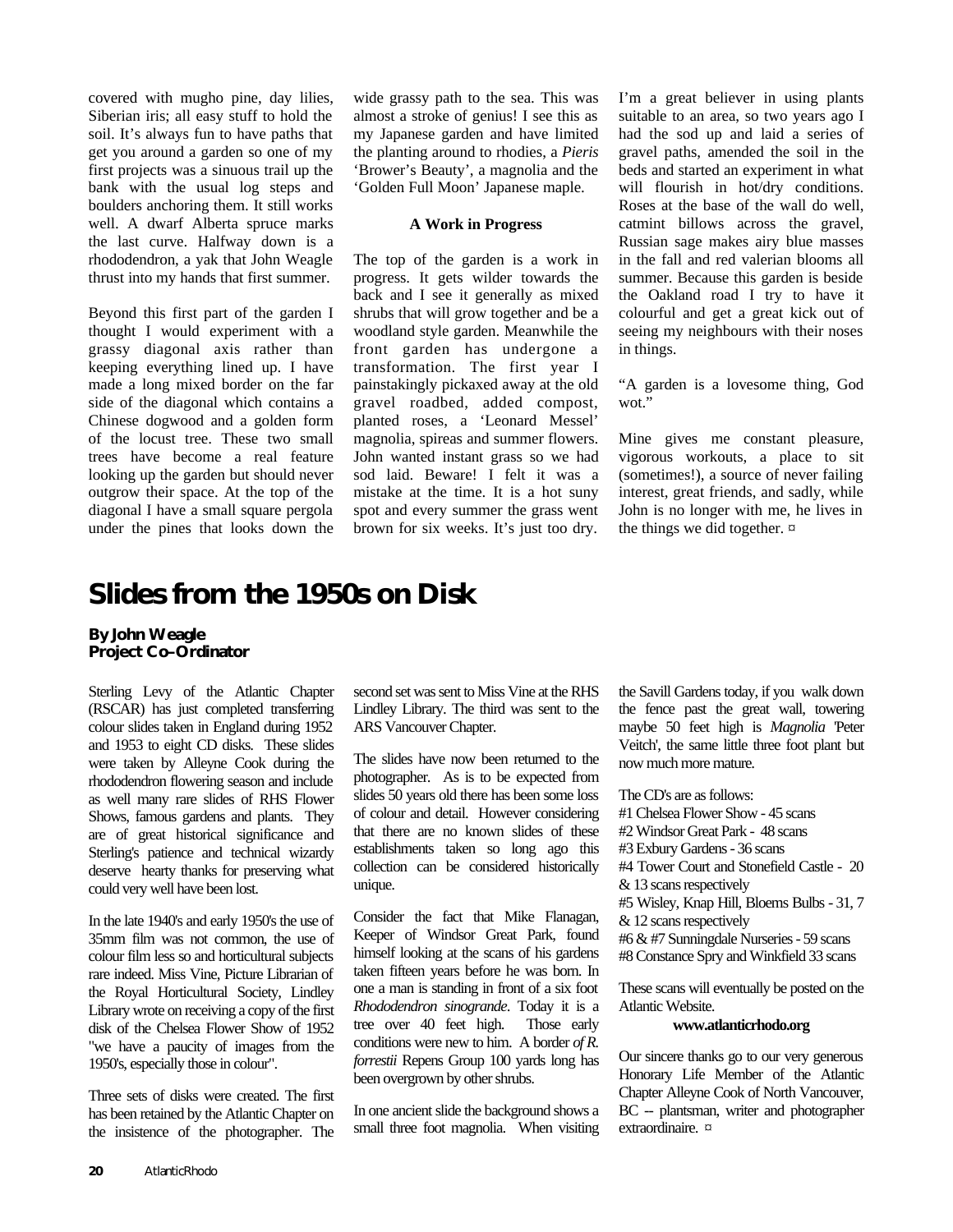# **Grow Rhododendrons for their Leaves**

### **By Todd Boland**

*Todd Boland gardens in St. John=s, Newfoundland. He has written many articles on horticultural subjects.*

With so many hundreds of species and thousands of hybrids, its not surprising that there are many rhododendrons which may be grown for their foliage as well as their flowers (sometimes the foliage is the best part!). As a teacher of landscape horticulture, I'm always trying to impress upon my students the value of foliage. So many people simply look at the flowers provided by a given plant, but fail to look at the 'full package' that a plant may offer. Too many plants look good for a week or so, but are less than impressive for the rest of the season. Lilacs immediately come to mind; a couple of weeks of bloom and for the rest of the season you have a blasé shrub that is a host for leaf miners and blight disease.

Rhododendrons are one group of shrubs that can provide a good year-round 'package'. A well-grown rhododendron can be stunning when in full bloom, and while simply green for the rest of the season (assuming it's an evergreen lepidote or elepidote), that greenery can be quite welcome in the landscape during the dreary months of December to March. The foliage of some lepidotes, such as many PJM types, turns a lovely glossy purple in are relatively small for the size of the plant (some in the St. John's area are now nearly six feet tall) and have dark pink buds opening to pinkflushed white flowers that eventually fade to nearly pure white. In fact, most of the Taliensia rhododendrons have a similar floral display. Thankfully, the foliage more than makes up for average-looking flowers.

Several gardeners in the St. John's area are growing rhododendrons from the Taliensia subsection. The most bizarre yet spectacular is *R. roxieanum* var. *oreonastes*. I saw my first specimen of this in Walter Ostrom's garden near Peggy's Cove. It immediately went on my 'want' list. The super-narrow leaves emerge covered in reddish-brown indumentum. The entire plant was quite small (three to four



R. 'Crete' [Photo Todd Boland]



R. 'Mist Maiden' [Photo Todd Boland]

feet) and fairly slow-growing. The spiky leaves and upright, yet dense, compact growth makes for an alien-looking plant. I bought one from the RSCAR sale four years ago and the plant is still under a foot tall. Other Taliensia rhododendrons that are growing locally in St. John's include *R. taliense*, *R. globigerum*, *R. sphaeroblastum*, *R. wasonii* and *R. proteoides*.

Perhaps the most popular indumented rhododendron growing in St. John's is *R. yakushimanum* (commonly referred to as a yak). This tough plant is a must in any rhododendron collection. This species has silvery-white new foliage whose upper surface becomes smooth and medium green by mid-summer. The lower indumentum is cream to tawny-coloured. Its flowers also emerge from deep pink buds that open to light pink flowers that fade to white. However, the trusses are generally larger than the Taliensia rhododendrons. While most of the Taliensia rhododendrons growing locally are in reasonably sheltered sites, *R. yakushimanum* seems to be quite tolerant to exposure. The best plants, such as the selection 'Mist Maiden', have a mounded habit and will be around four to five feet. 'Yaku Angel' is another locally grown selection of the species, but this one is more dwarf. Closely related to *R. yakushimanum* are *R. degronianum* and *R. makinoi*, both which are also growing locally.

There are many hybrids on the market that have used *R. yakushimanum* as a parent. Many of these have equally beautiful, indumented foliage. R. 'Crete' (*smirnowii* X *yakushimanum*) is a popular 'yak' look-alike. Other locally-grown 'yak' hybrids with notable indumented foliage include 'Yaku King', 'Yaku Prince', 'Yaku Princess' (these three being 'King Tut' X *yakushimanum* 'Koichiro Wada'), 'Ken Janeck' and 'Teddy Bear' (*yakushimanum* X *bureavii*). This last hybrid looks very much like *R. bureavii*.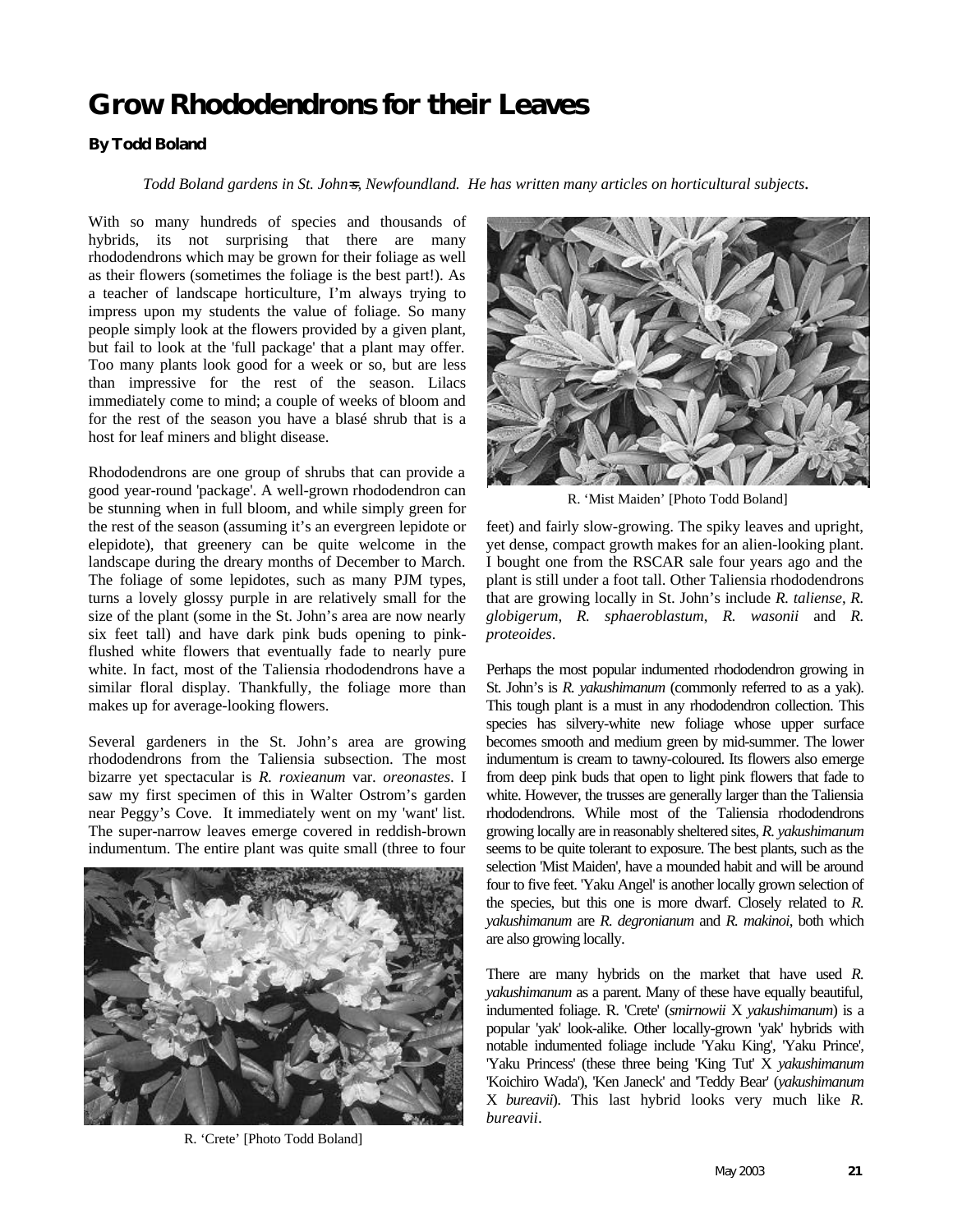

R. *pachysanthum* [Photo Todd Boland]

The 'creme-de-la-creme' of indumented rhododendrons has to be *R. pachysanthum*. I saw my first plant in Jamie Ellison's garden and like *R. roxieanum*, it immediately went on the want list. I managed to track down a young plant five years ago. It's a stunner! The new foliage emerges goldenblonde then the upper surface turns silvery while the lower surface becomes a rich cinnamon-rust. The upper indumentum lasts nearly all summer. My plant is fairly slow growing and is nearly a foot tall and two feet wide. It has yet to bloom and from what John Weagle tells me, it won't flower any time soon! But that's OK as like many of the indumented rhododendrons, its flowers are also pale pink.

A close look-alike is 'Golder' (*pachysanthum* X *pseudochrysanthum*) whose foliage is nearly as good and at least will bloom at a reasonably young age.

Another beautiful indumented rhododendron is *R. campanulatum* var. *aeruginosum*. Its leaves are glaucous blue-green on the upper surface and light cinnamon on the lower. All this on a compact plant that, again according to John, may not bloom any time soon. The last good foliage rhododendrons that are grown locally are *R. recurvoides* (narrow leaves that are cinnamon on the bottom, rugose dark green on the top and whose stems and petioles are covered in brownish hairs) and *R. haematodes* (buffy indumentum and RED flowers!)

There are many other indumented rhododendrons on the market and I am always on the lookout for new ones. The species and hybrids noted above are all doing well in St. John's thus should do well in coastal areas of mainland Nova Scotia and certainly, the 'yak' rhododendrons should do well throughout most of the Maritimes. On a final note, there is one other lovely indumented rhododendron I grow. The plant was bought at a local nursery under the name 'Yak #7'. The plant has a compact habit (one by two feet after six years) with leaves four inches by an inch and a half. They emerge covered in cinnamon-orange indumentum, just slightly lighter in colour than *R. bureavii*. The flower truss is smallish with orange-pink flowers and a large calyx. The flowers look very similar to a picture of 'Bambi' in the book *Making the most of Rhododendrons and Azaleas* by Christopher Fairweather. John Weagle thinks the hybrid may be 'George Munroe's Favorite', but I cannot find any information on the parentage of that hybrid. If any members out there have information on this infamous 'Yak #7' then I would most appreciate it. I may be contacted at **tboland@nfld.com .**



R. "yak #7" [Photo Todd Boland]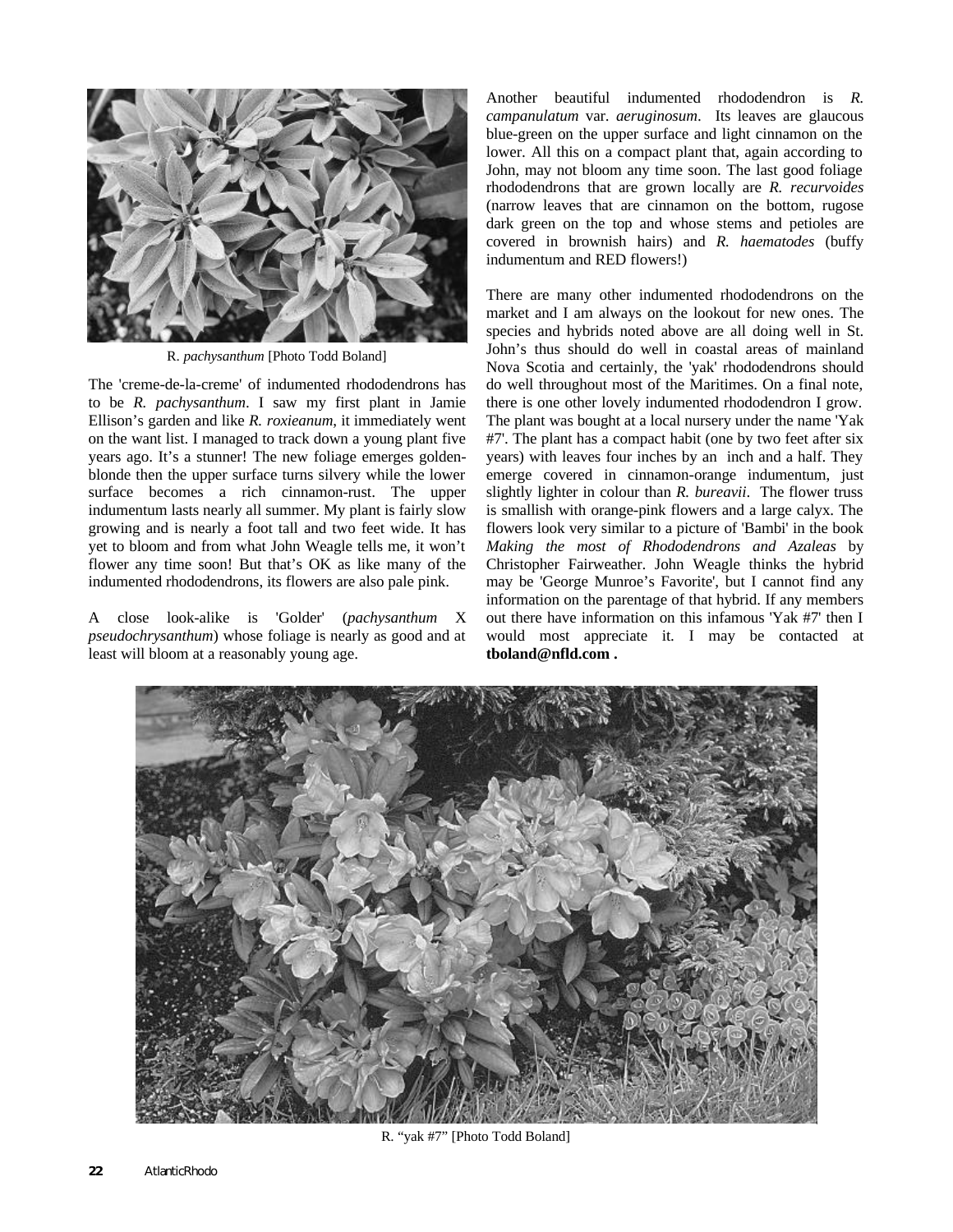# **How to Make Rhododendron Crosses**

#### **By Sven-Goren Alkstrand**

*Mr. Alkstrand is a member of the Swedish chapter of the American Rhododendron Society.*

Pollinate more!!!

We need to improve and extend our seed list! The only way to do that is to have more members try to do crosses.

What we want is seed from controlled pollination (CP). This means that the hybridizer controls the pollen that reaches the pistil. You cannot predict the result but you can be sure what the parents are and that is a good start.

#### **Conditions for successful pollination**

The best time to get a successful pollination or take is around noon. In addition if it is warm the opportunities are even better. Avoid pollinating in rain. A cross may fail even though conditions are good, due to barriers between different species and cultivars. Some are good seed plants while others give good viable pollen. Some cultivars are sterile and there is no point in trying them. Still others give poor pollen that rarely germinates on the pistil. Others do not cross with any other species, e.g. *R. schlippenbachii*. If a shrub that has flowered for several seasons never gives a seed crop when pollinated by insects your opportunities to get seed from it are not much better. A failure is almost certain. But we urge you to try. Some pollinations might succeed and by this much is achieved.

There are several methods of pollinating. Below are just a few simple steps to make a start.



Fig. 1. Botanical terms for the flower. parts.



Fig. 2. A flower in the balloon phase. As you see, it is not yet open and no pollen can have reached the pistil.\*



Fig. 3. At this stage you remove the corolla.



Fig. 4. Then the stamens are removed. There are several, five or more. Very often they have a colour other than that of the lonely pistil and are easy to distinguish. Tweezers do this work best. NB! It is absolutely necessary to avoid getting any of the pollen onto the stigma!



Fig. 5. Now you have to isolate the pistil to assure that no undesired pollen will reach it. Best and simplest is to draw a small cone of aluminium over it. The cone is pinched around the stigma so that it will not slip off. This stops any undesired pollen from reaching the pistil and you control the process completely!